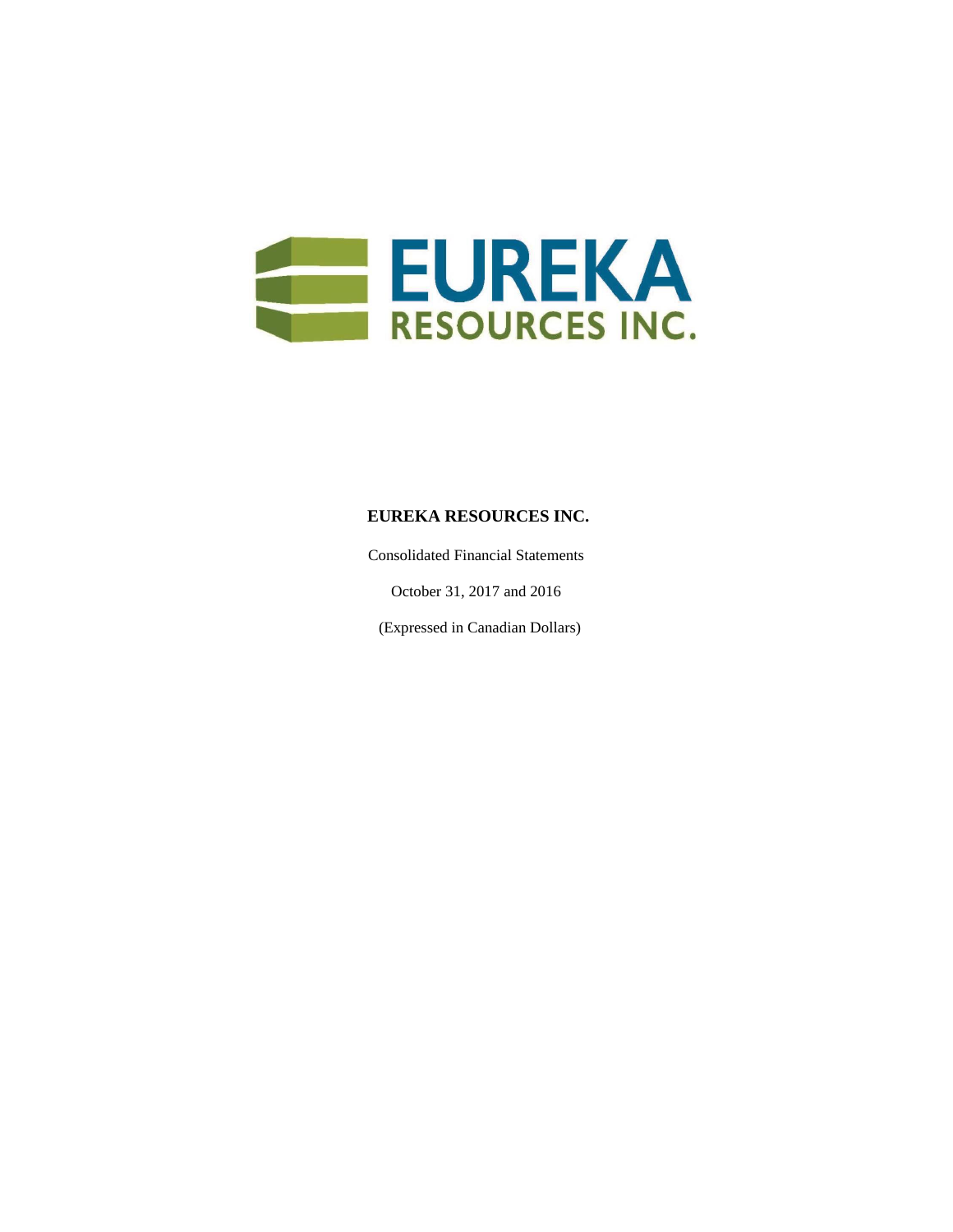# **INDEPENDENT AUDITORS' REPORT**

To the Shareholders of Eureka Resources Inc.

We have audited the accompanying consolidated financial statements of Eureka Resources Inc., which comprise the consolidated statements of financial position as at October 31, 2017 and 2016, and the consolidated statements of loss and comprehensive loss, cash flows, and changes in shareholders' equity for the years then ended, and a summary of significant accounting policies and other explanatory information.

# *Management's Responsibility for the Consolidated Financial Statements*

Management is responsible for the preparation and fair presentation of these consolidated financial statements in accordance with International Financial Reporting Standards, and for such internal control as management determines is necessary to enable the preparation of consolidated financial statements that are free from material misstatement, whether due to fraud or error.

# *Auditors' Responsibility*

Our responsibility is to express an opinion on these consolidated financial statements based on our audits. We conducted our audits in accordance with Canadian generally accepted auditing standards. Those standards require that we comply with ethical requirements and plan and perform the audit to obtain reasonable assurance about whether the consolidated financial statements are free from material misstatement.

An audit involves performing procedures to obtain audit evidence about the amounts and disclosures in the consolidated financial statements. The procedures selected depend on the auditors' judgment, including the assessment of the risks of material misstatement of the consolidated financial statements, whether due to fraud or error. In making those risk assessments, the auditor considers internal control relevant to the entity's preparation and fair presentation of the consolidated financial statements in order to design audit procedures that are appropriate in the circumstances, but not for the purpose of expressing an opinion on the effectiveness of the entity's internal control. An audit also includes evaluating the appropriateness of accounting policies used and the reasonableness of accounting estimates made by management, as well as evaluating the overall presentation of the consolidated financial statements.

We believe that the audit evidence we have obtained in our audits is sufficient and appropriate to provide a basis for our audit opinion.



1200 - 609 Granville Street, P.O. Box 10372, Pacific Centre, Vancouver, B.C., Canada V7Y 1G6 Telephone (604) 687-0947 Davidson-co.com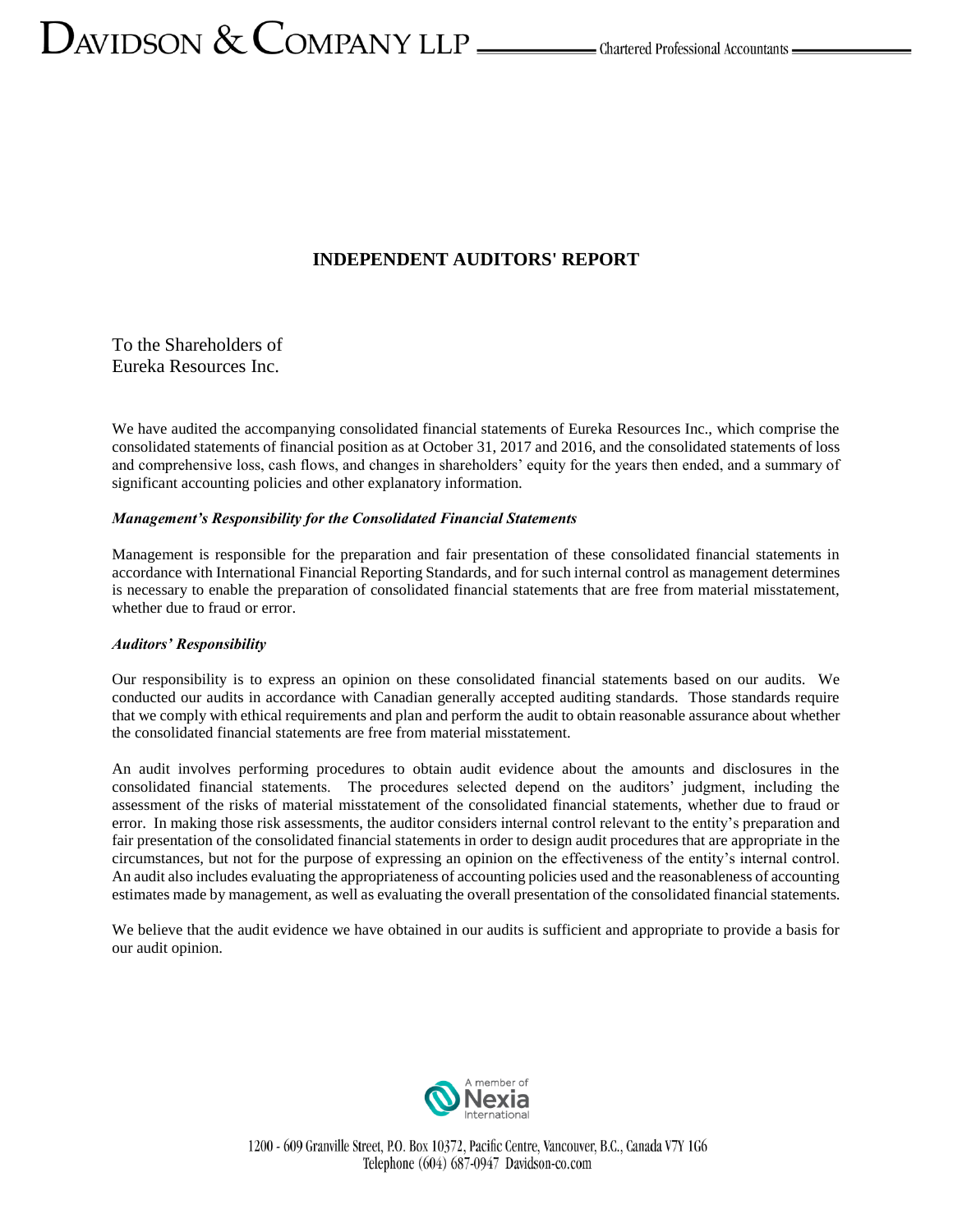# *Opinion*

In our opinion, these consolidated financial statements present fairly, in all material respects, the financial position of Eureka Resources Inc. as at October 31, 2017 and 2016 and its financial performance and its cash flows for the years then ended in accordance with International Financial Reporting Standards.

# *Emphasis of Matter*

Without qualifying our opinion, we draw attention to Note 2 in the consolidated financial statements which describes conditions and matters that indicate the existence of a material uncertainty that may cast significant doubt about Eureka Resources Inc.'s ability to continue as a going concern.

# **"DAVIDSON & COMPANY LLP"**

Vancouver, Canada Chartered Professional Accountants

February 16, 2018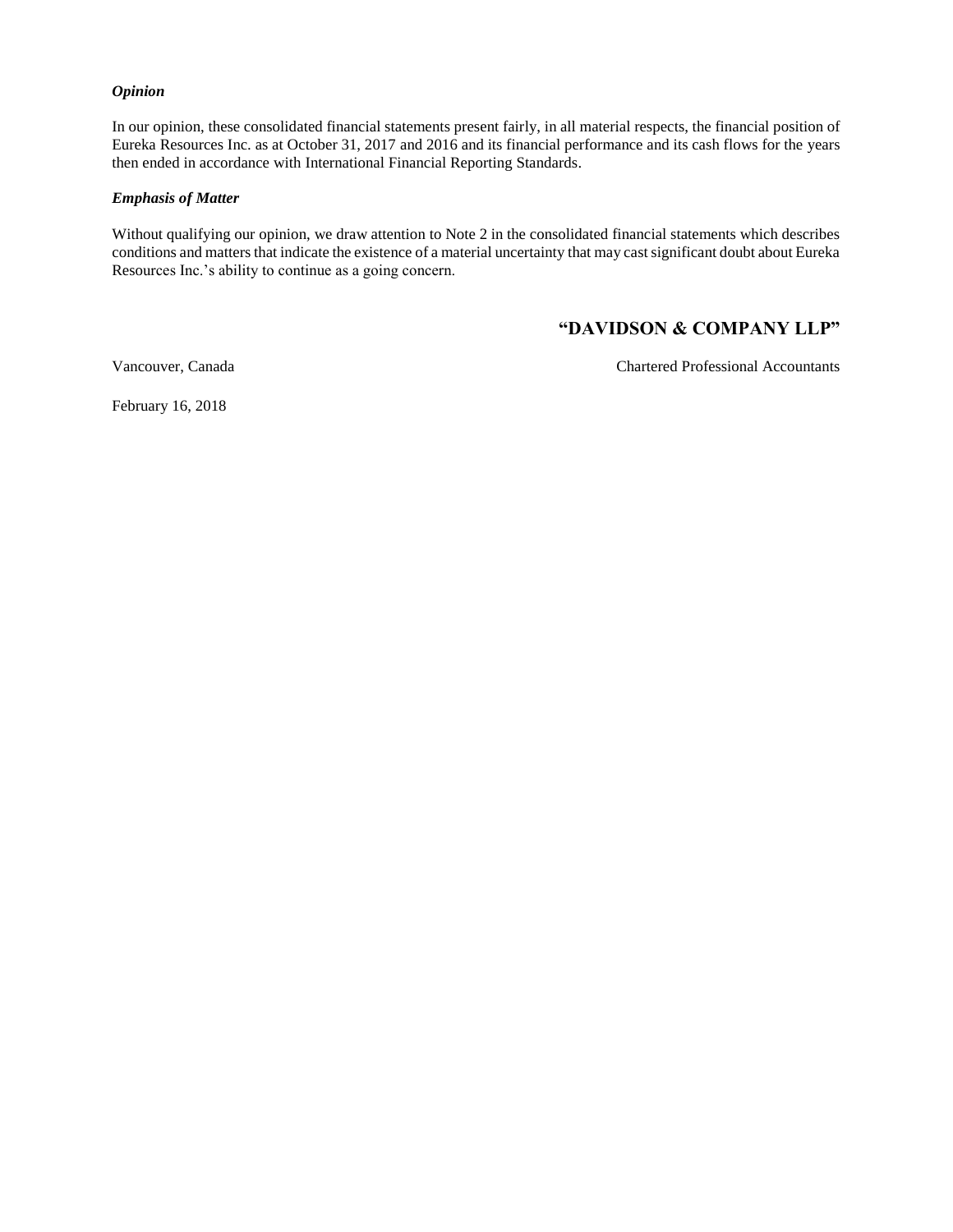# **EUREKA RESOURCES INC.** CONSOLIDATED STATEMENTS OF FINANCIAL POSITION As at October 31, 2017 and 2016 (Expressed in Canadian Dollars)

|                                                                                                                               |          | 2017               |    | 2016        |
|-------------------------------------------------------------------------------------------------------------------------------|----------|--------------------|----|-------------|
| <b>ASSETS</b>                                                                                                                 |          |                    |    |             |
| <b>Current assets</b>                                                                                                         |          |                    |    |             |
| Cash                                                                                                                          |          | \$<br>2,686        | \$ | 392,664     |
| Restricted cash – Note 9                                                                                                      |          | 72,011             |    |             |
| Marketable securities – Note 5                                                                                                |          |                    |    | 28,750      |
| GST receivable                                                                                                                |          | 20,333             |    | 10,617      |
| BC Mining Exploration tax credit receivable - Note 6                                                                          |          | 11,112             |    | 22,755      |
| Yukon Mining Exploration grant receivable - Note 6                                                                            |          | 80,000             |    |             |
| Prepaid expenses                                                                                                              |          | 15,028             |    | 26,408      |
| <b>Total current assets</b>                                                                                                   |          | 201,170            |    | 481,194     |
| <b>Non-current assets</b>                                                                                                     |          |                    |    |             |
| Reclamation bonds - Note 7                                                                                                    |          | 21,718             |    | 17,212      |
| Exploration and evaluation assets - Notes 6 and 10                                                                            |          | 1,168,164          |    | 283,921     |
| <b>Total non-current assets</b>                                                                                               |          | 1,189,882          |    | 301,133     |
| <b>Total assets</b>                                                                                                           |          | \$<br>1,391,052    | \$ | 782,327     |
| <b>LIABILITIES</b>                                                                                                            |          |                    |    |             |
| <b>Current liabilities</b>                                                                                                    |          |                    |    |             |
| Accounts payable and accrued liabilities                                                                                      |          | \$<br>67,406       | \$ | 30,742      |
| Due to related parties - Note 10                                                                                              |          | 290,397            |    | 395         |
| <b>Total current liabilities</b>                                                                                              |          | 357,803            |    | 31,137      |
| <b>SHAREHOLDERS' EQUITY</b>                                                                                                   |          |                    |    |             |
| Share capital - Note 9                                                                                                        |          | 7,269,573          |    | 6,439,649   |
| Reserves – Note 9                                                                                                             |          | 938,536            |    | 741,431     |
| Deficit                                                                                                                       |          | (7, 174, 860)      |    | (6,429,890) |
| Total shareholders' equity                                                                                                    |          | 1,033,249          |    | 751,190     |
| Total liabilities and shareholders' equity                                                                                    |          | \$<br>1,391,052    | S  | 782,327     |
| Corporate Information - Note 1<br>Basis of Preparation – Note 2<br>Commitments - Notes 6 and 9<br>Subsequent Events - Note 14 |          |                    |    |             |
| Approved by the Directors:                                                                                                    |          |                    |    |             |
| "Brent Petterson"                                                                                                             | Director | "Michael Sweatman" |    | Director    |

*The accompanying notes are an integral part of these consolidated financial statements*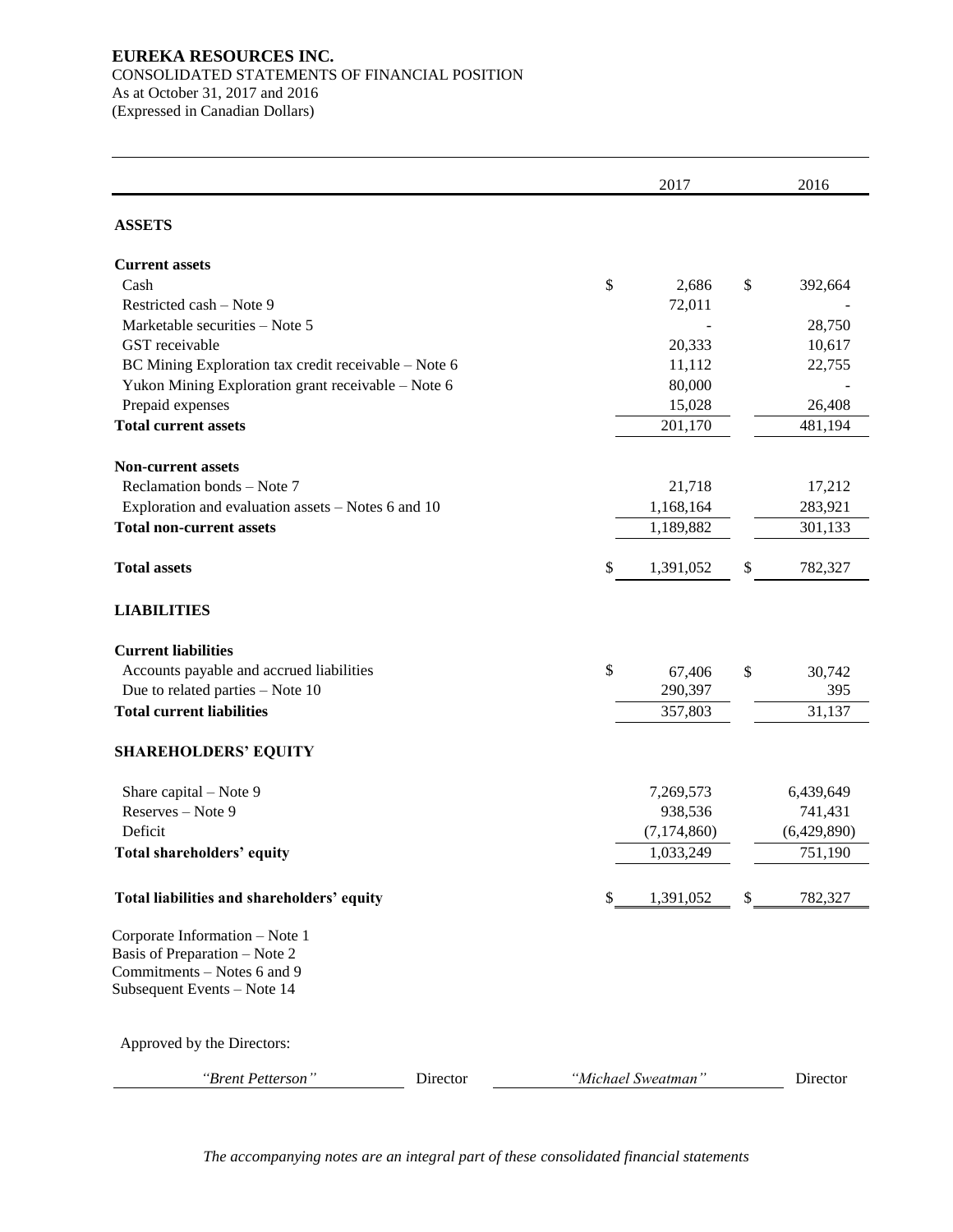# **EUREKA RESOURCES INC.** CONSOLIDATED STATEMENTS OF LOSS AND COMPREHENSIVE LOSS For the Years Ended October 31, 2017 and 2016

(Expressed in Canadian Dollars)

|                                                                   |      | 2017            | 2016       |
|-------------------------------------------------------------------|------|-----------------|------------|
| <b>EXPENSES</b>                                                   |      |                 |            |
| Accounting and audit $-$ Note 10                                  | $\$$ | \$<br>62,830    | 51,900     |
| Consulting fees $-$ Note 10                                       |      | 134,170         | 41,850     |
| Filing and listing fees                                           |      | 18.042          | 18,845     |
| Foreign exchange loss (gain)                                      |      | 643             | (577)      |
| Insurance                                                         |      | 13,734          | 1,250      |
| Legal                                                             |      | 29,098          | 33,664     |
| Management fees - Note 10                                         |      | 72,000          | 50,000     |
| Marketing                                                         |      | 220,091         | 121,667    |
| Office                                                            |      | 13.349          | 12,257     |
| $Rent - Note 10$                                                  |      | 8,892           | 4,350      |
| Shareholder communications                                        |      | 16,003          | 24,278     |
| Share-based compensation – Notes 9 and 10                         |      | 130,000         | 81,000     |
| Storage                                                           |      | 1,668           | 1,435      |
| Transfer agent                                                    |      | 9,887           | 11,894     |
| Travel and entertainment                                          |      | 5,288           | 7,401      |
| Website                                                           |      | 2,225           | 6,216      |
| <b>OTHER ITEMS</b>                                                |      | (737,920)       | (467, 430) |
| Unrealized gain (loss) on marketable securities – Note 5          |      | (3,750)         | 3,750      |
| Gain on sale of marketable securities – Note 5                    |      | 990             |            |
| Write-off of exploration and evaluation assets - Note 6           |      | (36,901)        |            |
| Other income - flow-through premium - Note 9                      |      | 32,611          |            |
| Loss and comprehensive loss for the year                          | \$   | (744, 970)<br>S | (463,680)  |
| Basic and diluted loss per share                                  | \$   | \$<br>(0.018)   | (0.018)    |
| Weighted average number of shares outstanding - basic and diluted |      | 40,959,076      | 26,174,124 |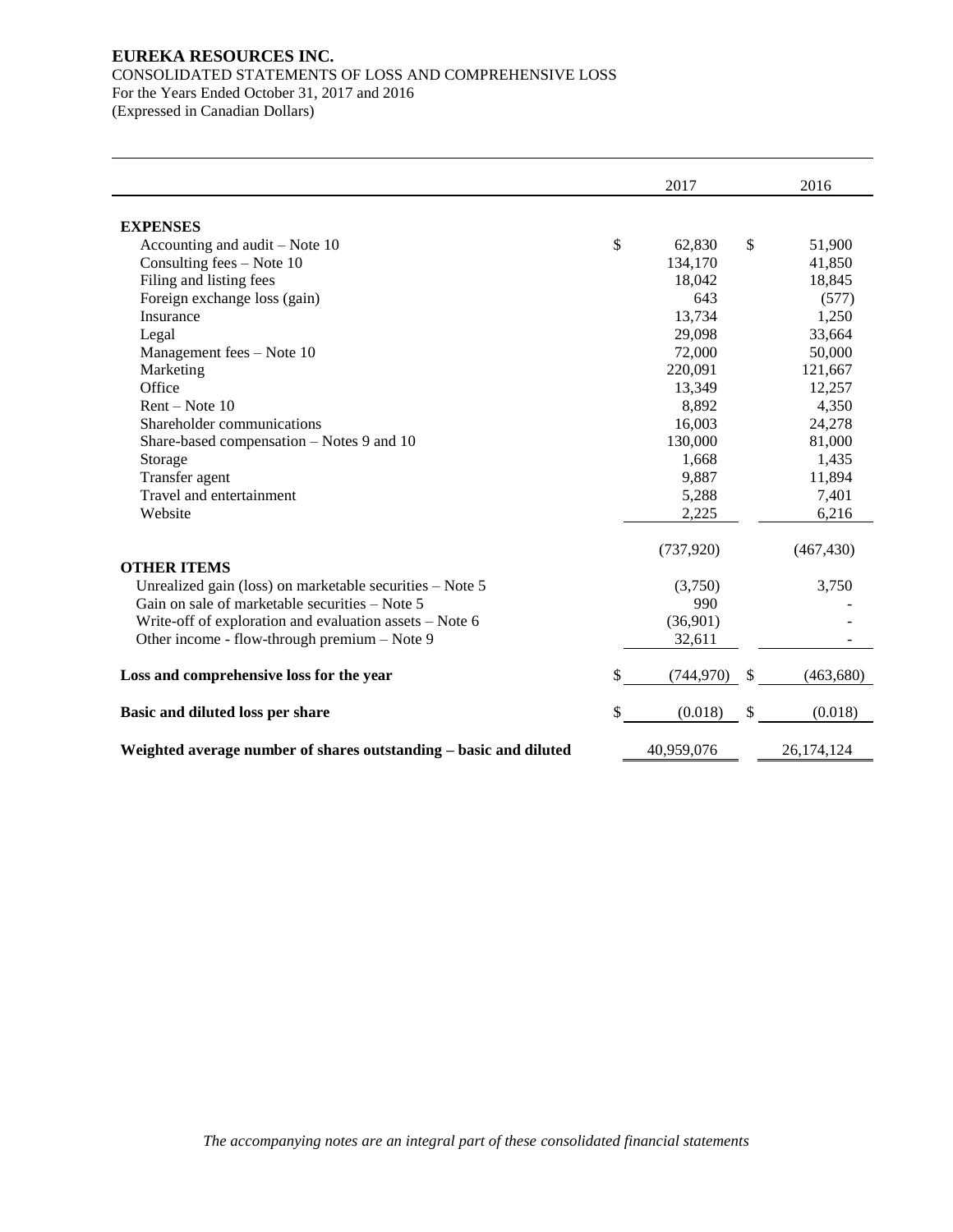# **EUREKA RESOURCES INC.**

CONSOLIDATED STATEMENTS OF CASH FLOWS For the Years Ended October 31, 2017 and 2016 (Expressed in Canadian Dollars)

|                                                                            | 2017             | 2016                                                                                                                                                                                                                                                                                                                                                                 |
|----------------------------------------------------------------------------|------------------|----------------------------------------------------------------------------------------------------------------------------------------------------------------------------------------------------------------------------------------------------------------------------------------------------------------------------------------------------------------------|
| Cash Provided By (Used In):                                                |                  |                                                                                                                                                                                                                                                                                                                                                                      |
| <b>Operating Activities</b>                                                |                  |                                                                                                                                                                                                                                                                                                                                                                      |
| Loss for the year                                                          | \$<br>(744, 970) | \$<br>(463,680)                                                                                                                                                                                                                                                                                                                                                      |
| Adjustments for items not involving cash:                                  |                  |                                                                                                                                                                                                                                                                                                                                                                      |
| Share-based compensation                                                   | 130,000          | 81,000                                                                                                                                                                                                                                                                                                                                                               |
| Unrealized (gain) loss on marketable securities                            | 3,750            | (3,750)                                                                                                                                                                                                                                                                                                                                                              |
| Write-off of exploration and evaluation assets                             | 36,901           |                                                                                                                                                                                                                                                                                                                                                                      |
| Gain on sale of marketable securities                                      | (990)            |                                                                                                                                                                                                                                                                                                                                                                      |
| Unrealized foreign exchange loss                                           | 494              |                                                                                                                                                                                                                                                                                                                                                                      |
| Other income – flow-through premium                                        | (32,611)         |                                                                                                                                                                                                                                                                                                                                                                      |
| Net changes in non-cash working capital components:                        |                  |                                                                                                                                                                                                                                                                                                                                                                      |
| GST receivable                                                             | (9,716)          | (5,414)                                                                                                                                                                                                                                                                                                                                                              |
| BC Mining Exploration tax credit receivable                                | 11,643           |                                                                                                                                                                                                                                                                                                                                                                      |
| Yukon Mining Exploration grant receivable                                  | (80,000)         |                                                                                                                                                                                                                                                                                                                                                                      |
| Prepaid expenses                                                           | 11,380           | (26, 408)                                                                                                                                                                                                                                                                                                                                                            |
| Accounts payable and accrued liabilities                                   | 33,652           | (2,002)                                                                                                                                                                                                                                                                                                                                                              |
| Due to related parties                                                     | 107,403          | 24,145                                                                                                                                                                                                                                                                                                                                                               |
|                                                                            | (533,064)        | (396, 109)                                                                                                                                                                                                                                                                                                                                                           |
| <b>Investing Activities</b>                                                |                  |                                                                                                                                                                                                                                                                                                                                                                      |
| Reclamation bonds                                                          | (5,000)          | (12,212)                                                                                                                                                                                                                                                                                                                                                             |
| Exploration and evaluation assets                                          | (386, 658)       | (255, 697)                                                                                                                                                                                                                                                                                                                                                           |
|                                                                            |                  |                                                                                                                                                                                                                                                                                                                                                                      |
|                                                                            | (391, 658)       | (267,909)                                                                                                                                                                                                                                                                                                                                                            |
| <b>Financing Activities</b><br>Proceeds from sale of marketable securities |                  |                                                                                                                                                                                                                                                                                                                                                                      |
|                                                                            | 25,990           |                                                                                                                                                                                                                                                                                                                                                                      |
| Proceeds from the issuance of shares and warrants                          | 613,432          | 1,024,655                                                                                                                                                                                                                                                                                                                                                            |
| Share issuance costs                                                       | (32, 667)        | (30,652)                                                                                                                                                                                                                                                                                                                                                             |
|                                                                            | 606,755          | 994,003                                                                                                                                                                                                                                                                                                                                                              |
| Change in cash during year                                                 | (317,967)        | 329,985                                                                                                                                                                                                                                                                                                                                                              |
| Cash and restricted cash, beginning of year                                | 392,664          | 62,679                                                                                                                                                                                                                                                                                                                                                               |
| Cash and restricted cash, end of year                                      | \$               | 74,697 \$ 392,664                                                                                                                                                                                                                                                                                                                                                    |
| Supplementary cash flow information:                                       |                  |                                                                                                                                                                                                                                                                                                                                                                      |
| Interest paid in cash                                                      |                  | $\frac{\sqrt{2}}{2}$ $\frac{\sqrt{2}}{2}$ $\frac{\sqrt{2}}{2}$ $\frac{\sqrt{2}}{2}$ $\frac{\sqrt{2}}{2}$ $\frac{\sqrt{2}}{2}$ $\frac{\sqrt{2}}{2}$ $\frac{\sqrt{2}}{2}$ $\frac{\sqrt{2}}{2}$ $\frac{\sqrt{2}}{2}$ $\frac{\sqrt{2}}{2}$ $\frac{\sqrt{2}}{2}$ $\frac{\sqrt{2}}{2}$ $\frac{\sqrt{2}}{2}$ $\frac{\sqrt{2}}{2}$ $\frac{\sqrt{2}}{2}$ $\frac{\sqrt{2}}{2}$ |
| Income taxes paid in cash                                                  |                  | $\frac{\sqrt{25}}{25}$ $\frac{\sqrt{25}}{25}$ $\frac{\sqrt{25}}{25}$ $\frac{\sqrt{25}}{25}$                                                                                                                                                                                                                                                                          |
|                                                                            |                  |                                                                                                                                                                                                                                                                                                                                                                      |

Non-cash Transactions – Note 12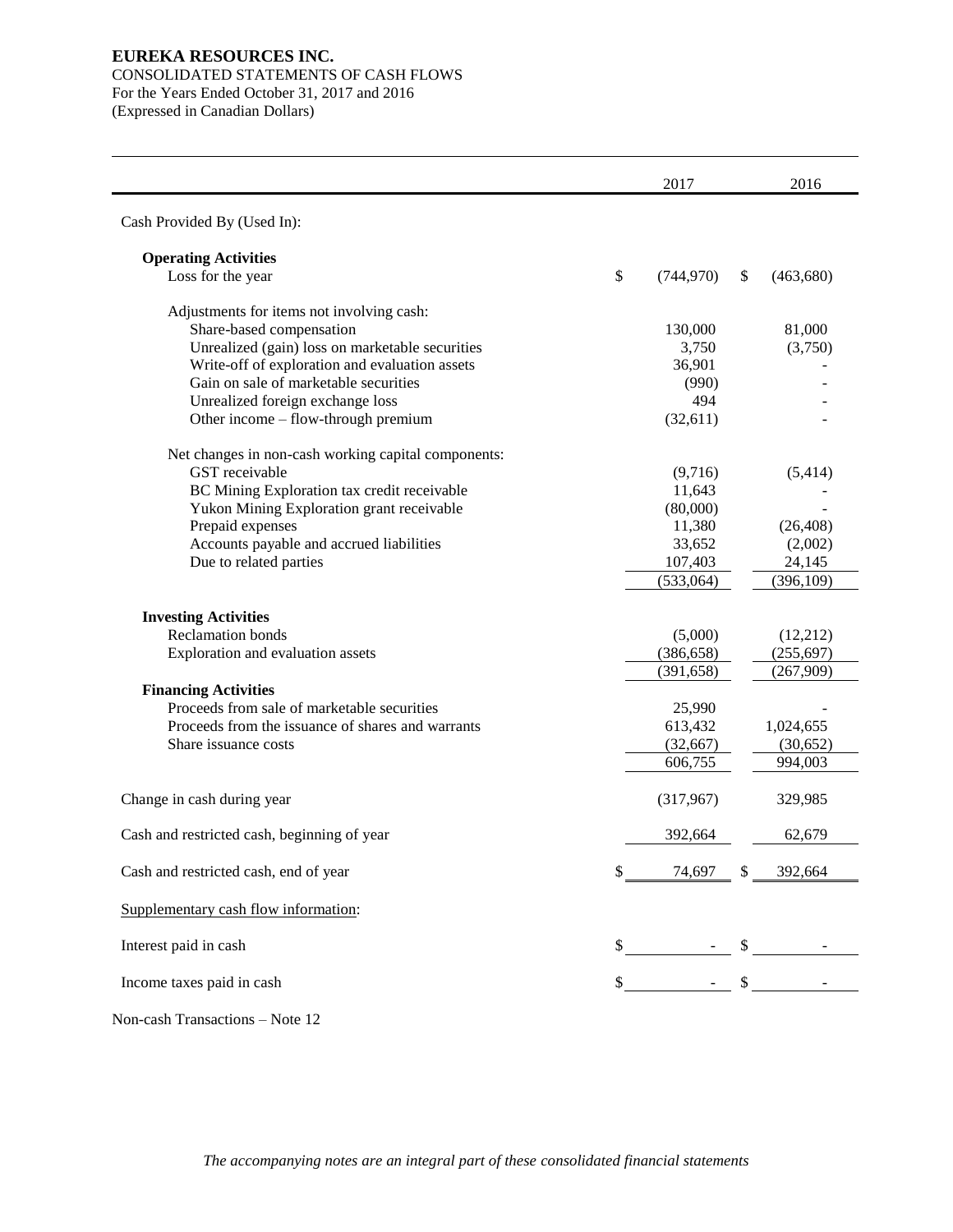# **EUREKA RESOURCES INC.** CONSOLIDATED STATEMENTS OF CHANGES IN SHAREHOLDERS' EQUITY For the Years Ended October 31, 2017 and 2016 (Expressed in Canadian Dollars)

# Share Capital

|                                                   | Number     |                  |              |                |                |
|---------------------------------------------------|------------|------------------|--------------|----------------|----------------|
|                                                   | of Shares  | Amount           | Reserves     | Deficit        | Total          |
| Balance as at October 31, 2015                    | 21,022,239 | 5,450,446<br>SS. | 559,156<br>S | \$ (5,966,210) | 43,392<br>S    |
| Private placements – Note 9                       | 9,277,000  | 851,525          |              |                | 851,525        |
| Less: share issue $costs - Note9$                 |            | (67, 017)        | 36,365       |                | (30,652)       |
| Exercise of finder's warrants – Note 9            | 8,400      | 630              |              |                | 630            |
| Reclassification on exercise of finder's warrants |            | 840              | (840)        |                |                |
| Exercise of warrants - Note 9                     | 3,400,000  | 172,500          |              |                | 172,500        |
| Shares issued for debt - Note 9                   | 906,333    | 67,975           |              |                | 67,975         |
| Property acquisition costs – Notes 6 and 9        | 300,000    | 28,500           |              |                | 28,500         |
| Fair value of incentive warrants issued – Note 9  |            | (65,750)         | 65,750       |                |                |
| Share-based compensation – Note 9                 |            |                  | 81,000       |                | 81,000         |
| Loss for the year                                 |            |                  |              | (463,680)      | (463,680)      |
| <b>Balance as at October 31, 2016</b>             | 34,913,972 | \$6,439,649      | 741,431<br>S | \$ (6,429,890) | 751,190<br>S   |
| Exercise of finder's warrants – Note 9            | 38,500     | 2,887            |              |                | 2,887          |
| Reclassification on exercise of finder's warrants |            | 3,851            | (3,851)      |                |                |
| Private placements - Note 9                       | 7,234,930  | 527,655          | 63,404       |                | 591,059        |
| Less: share issue $costs - Note9$                 |            | (53, 344)        | 7,552        |                | (45,792)       |
| Property acquisition costs – Notes 6 and 9        | 3,525,000  | 348,875          |              |                | 348,875        |
| Share-based compensation - Note 9                 |            |                  | 130,000      |                | 130,000        |
| Loss for the year                                 |            |                  |              | (744, 970)     | (744, 970)     |
| Balance as at October 31, 2017                    | 45,712,402 | \$7,269,573      | 938,536<br>S | \$(7,174,860)  | 1,033,249<br>S |

*The accompanying notes are an integral part of these consolidated financial statements*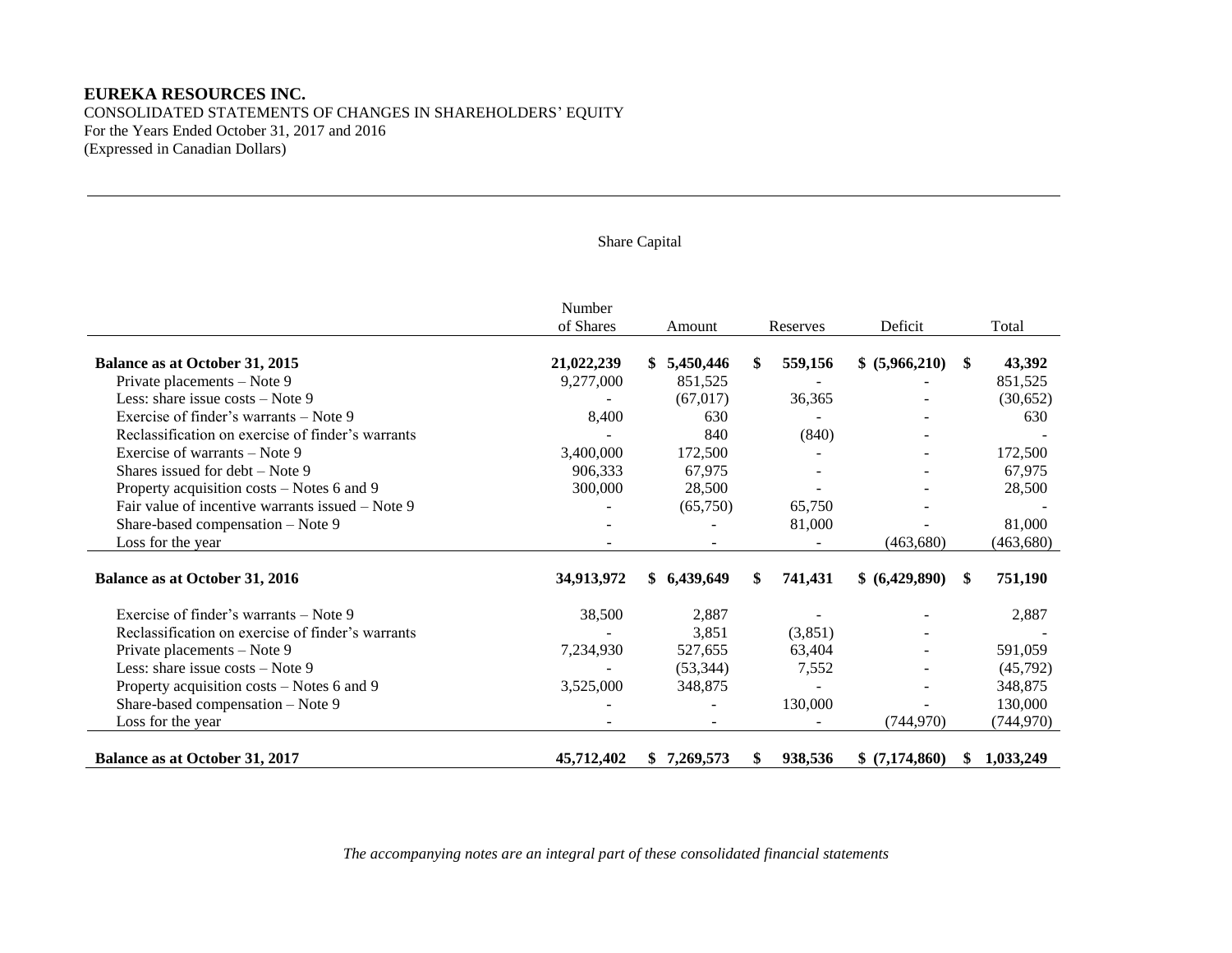# **EUREKA RESOURCES INC.**

CONSOLIDATED STATEMENTS OF EXPLORATION AND EVALUATION ASSETS

For the Years Ended October 31, 2017 and 2016

(Expressed in Canadian Dollars)

|                                                | FG                       | <b>Gold Creek</b> | <b>CKN</b> | Luxor/Etta    | Tak           | Gemini        | Total         |
|------------------------------------------------|--------------------------|-------------------|------------|---------------|---------------|---------------|---------------|
| Balance, October 31, 2015                      | \$<br>96,124             | \$                | \$         |               | \$            |               | 96,124        |
| Acquisition costs - shares - Notes 6 and 10    | $\overline{\phantom{a}}$ |                   |            |               |               | 28,500        | 28,500        |
| Assays                                         | 3,333                    |                   |            |               |               | 693           | 4,026         |
| Claim maintenance                              |                          |                   |            |               |               | 72,931        | 72,931        |
| Geological – Note 10                           | 48,743                   |                   |            |               |               | 10,560        | 59,303        |
| Staking                                        | 11,837                   |                   |            |               |               | 7,800         | 19,637        |
| $Surveving - geophysical$                      | 20,071                   |                   |            |               |               | 39,968        | 60,039        |
| Travel and field supplies                      | 3,702                    |                   |            |               |               | 587           | 4,289         |
| Less: fair value of Canarc shares received     | (25,000)                 |                   |            |               |               |               | (25,000)      |
| Less: BC Mining Exploration Tax Credits        | (35,928)                 |                   |            |               |               |               | (35,928)      |
| Balance, October 31, 2016                      | \$<br>122,882            | \$                | \$         | \$            | \$            | 161,039       | \$<br>283,921 |
| Acquisition costs - cash                       |                          |                   | 15,000     |               |               |               | 15,000        |
| Acquisition costs – shares – Notes 6 and 10    |                          | 7,500             | 4,750      | 275,625       | 50,000        | 11,000        | 348,875       |
| Assays                                         |                          | 36,524            |            | 16,643        | 16,643        |               | 69,810        |
| Claim maintenance                              |                          |                   |            |               |               | 14,343        | 14,343        |
| Drilling                                       |                          | 62,244            |            |               |               |               | 62,244        |
| Geological - Note 10                           | 4,738                    | 56,768            | 15,969     | 44,542        | 49,690        | 7,793         | 179,500       |
| Staking                                        |                          |                   | 859        | 1,550         |               |               | 2,409         |
| Surveying - geophysical - Note 10              |                          |                   |            | 174,011       | 58,004        |               | 232,015       |
| Travel and field operations                    | 30,236                   | 26,671            | 323        | 29,329        | 36,501        |               | 123,060       |
| Less: settlement on cancellation of option     | (35,000)                 |                   |            |               |               |               | (35,000)      |
| Less: BC Mining Exploration Tax Credit         | $\overline{\phantom{a}}$ | (11, 112)         |            |               |               |               | (11, 112)     |
| Less: Yukon Mining Exploration Grant           |                          |                   |            | (40,000)      | (40,000)      |               | (80,000)      |
| Write-off of exploration and evaluation assets |                          |                   | (36,901)   |               |               |               | (36,901)      |
| Balance, October 31, 2017                      | \$<br>122,856            | \$<br>178,595     | \$         | \$<br>501,700 | \$<br>170,838 | \$<br>194,175 | \$1,168,164   |

*The accompanying notes are an integral part of these consolidated financial statements*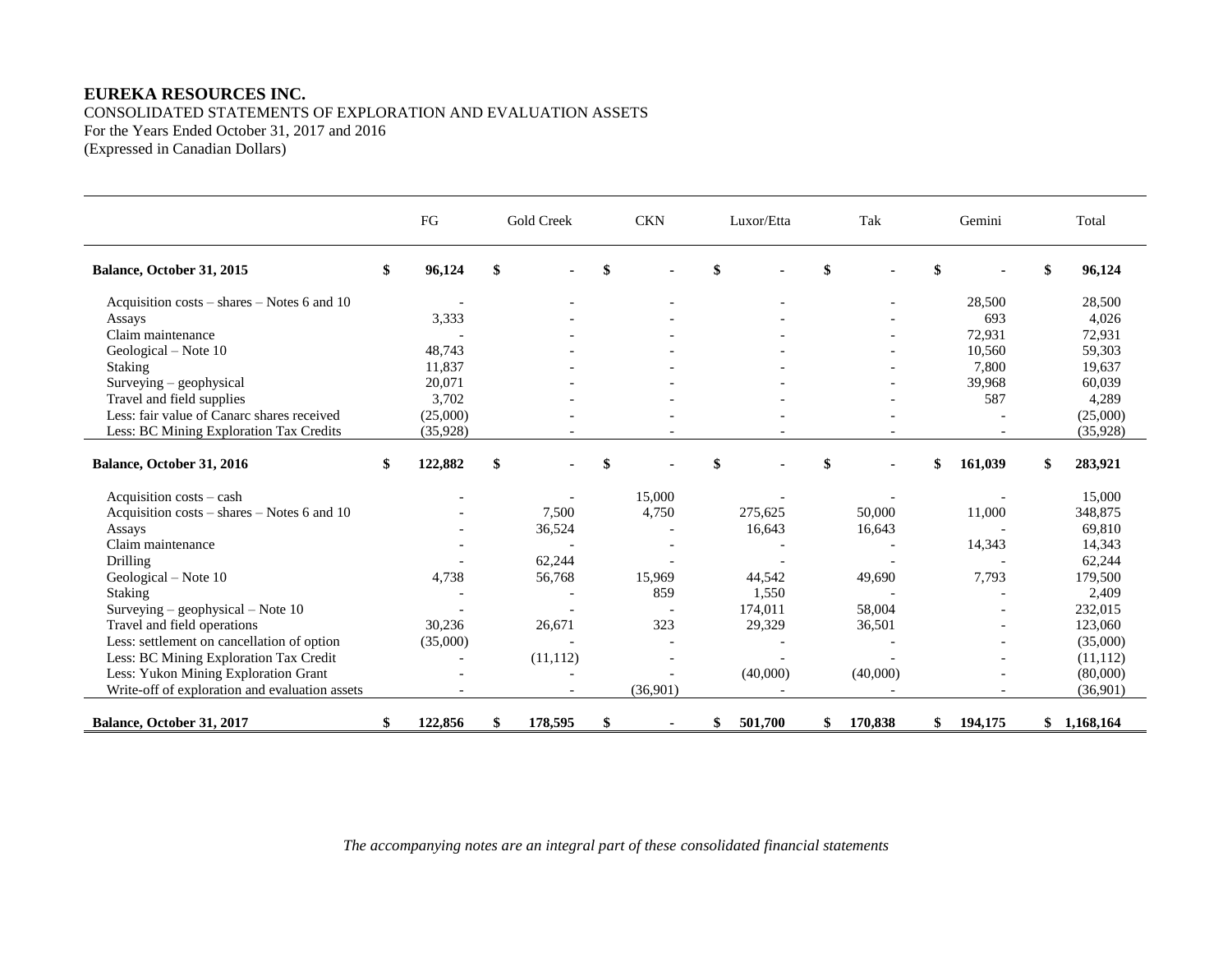# **1. CORPORATE INFORMATION**

Eureka Resources Inc. (the "Company") was incorporated under the laws of the Province of British Columbia, Canada on June 16, 1981. Eureka Minerals (USA) Inc. was incorporated under the laws of the State of Nevada, USA on June 23, 2016.

The Company's business is the acquisition, exploration and evaluation of mineral properties located in the Province of British Columbia, Canada, in the Yukon Territory, Canada and in the State of Nevada, USA. The Company's common shares are listed for trading on the TSX Venture Exchange ("TSX-V") under the symbol "EUK". The Company's head office is Suite 1100 - 1111 Melville Street, Vancouver, British Columbia, Canada V6E 3V6.

# **2. BASIS OF PREPARATION**

# *Statement of Compliance*

These consolidated financial statements have been prepared in accordance with International Financial Reporting Standards ("IFRS") as issued by the International Accounting Standards Board ("IASB") and Interpretations as issued by the International Financial Reporting Interpretations Committee ("IFRIC").

These consolidated financial statements were authorized for issue on February 16, 2018 by the directors of the Company.

#### *Going Concern*

These consolidated financial statements are prepared using IFRS applicable to a going concern, which contemplates the Company will continue in operations for the foreseeable future and will be able to realize its assets and discharge its liabilities in the normal course of business. Future operations are dependent on the Company's ability to raise additional equity financing and the attainment of profitable operations.

The Company has a history of operating losses and at October 31, 2017, has an accumulated deficit of \$7,174,860. At October 31, 2017, the Company had a working capital deficiency of \$156,633. The Company will require additional equity financings in order to continue exploration of its exploration and evaluation assets and fund its administrative operations, but believes that it can maintain operations for the next twelve months.

These consolidated financial statements do not include any adjustments relating to the recoverability and classification of recorded asset amounts and classification of liabilities that might be necessary should the Company be unable to continue as a going concern. These conditions may cast significant doubt about the Company's ability to continue as a going concern.

# *Principles of Consolidation*

These consolidated financial statements incorporate the accounts of the Company and the following subsidiary:

| Name of subsidiary         | Country of Incorporation | Percentage<br>ownership | Principal Activity                       |  |
|----------------------------|--------------------------|-------------------------|------------------------------------------|--|
| Eureka Minerals (USA) Inc. | JSA                      | 100%                    | <b>Exploration of Mineral Properties</b> |  |

The Company consolidates the subsidiary on the basis that it controls the subsidiary through its ability to govern its financial and operating policies. All intercompany balances and transactions have been eliminated on consolidation.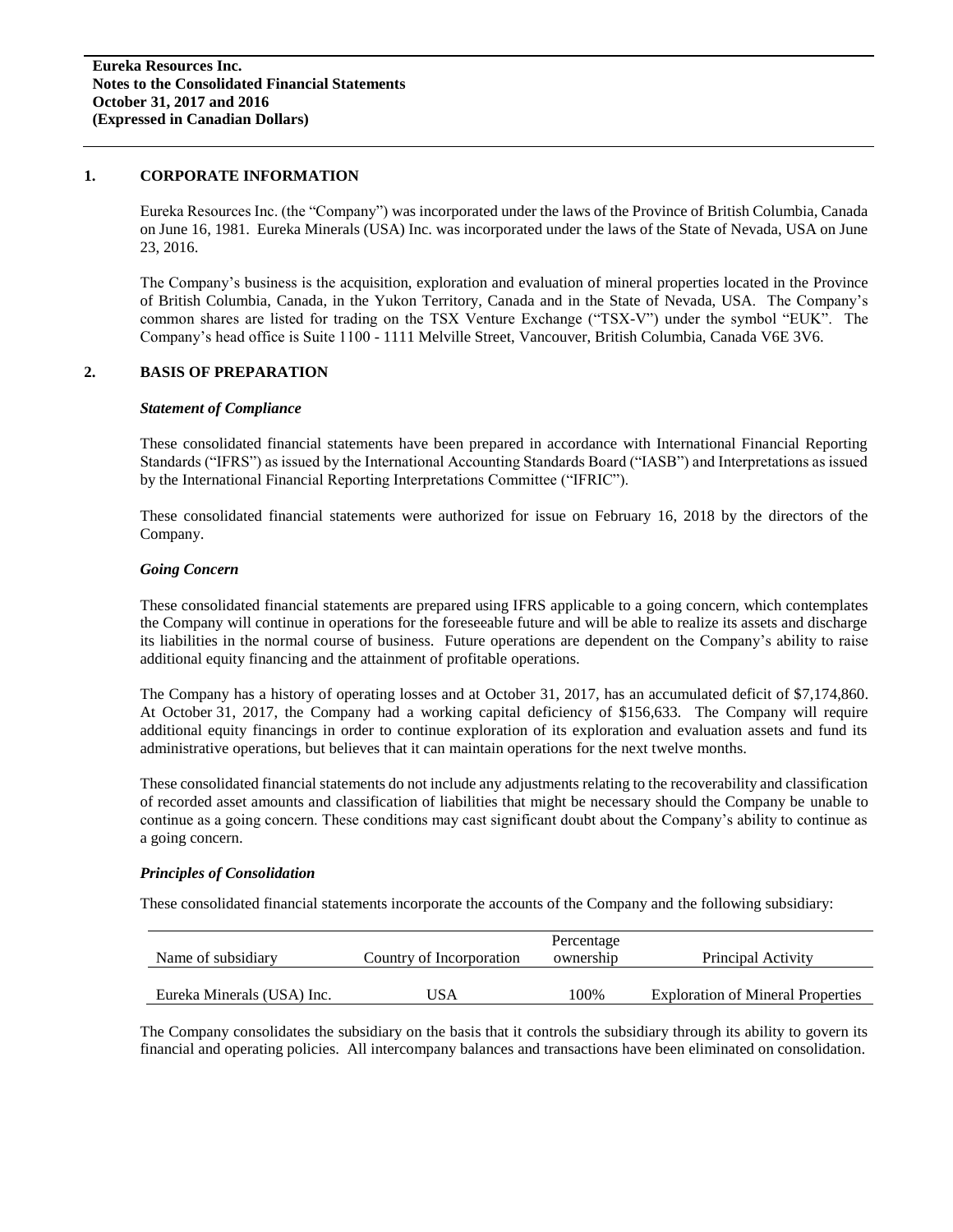# **2. BASIS OF PREPARATION** (cont'd…)

### *Basis of Measurement*

These consolidated financial statements have been prepared on a historical cost basis, except for financial instruments classified as financial instruments as fair value through profit and loss, which are stated at their fair value. In addition, these financial statements have been prepared using the accrual basis of accounting except for cash flow information. All dollar amounts are expressed in Canadian dollars unless otherwise specified.

# *Critical Accounting Judgments, Estimates and Assumptions*

# *Critical Judgments*

The preparation of these consolidated financial statements requires the Company to make judgments regarding the going concern of the Company as discussed in Note 2.

# *Estimations and assumptions*

Significant assumptions about the future and other sources of estimation uncertainty that management has made at the end of the reporting period, that could result in a material adjustment to the carrying amounts of assets and liabilities in the event that actual results differ from assumptions made, relate to, but are not limited to, the following:

# *i) Exploration and Evaluation Assets*

The carrying amount of the Company's exploration and evaluation assets properties does not necessarily represent present or future values, and the Company's exploration and evaluation assets have been accounted for under the assumption that the carrying amount will be recoverable. Recoverability is dependent on various factors, including the discovery of economically recoverable reserves, the ability of the Company to obtain the necessary financing to complete the development and upon future profitable production or proceeds from the disposition of the mineral properties themselves. Additionally, there are numerous geological, economic, environmental and regulatory factors and uncertainties that could impact management's assessment as to the overall viability of its properties or to the ability to generate future cash flows necessary to cover or exceed the carrying value of the Company's exploration and evaluation assets.

# *ii) Share-based Payments*

The estimation of share-based payments includes estimating the inputs used in calculating the fair value for sharebased payments expense included in profit or loss and share-based share issuance costs included in equity. Sharebased payments expense and share-based share issuance costs are estimated using the Black-Scholes options-pricing model as measured on the grant date to estimate the fair value of stock options. This model involves the input of highly subjective assumptions, including the expected price volatility of the Company's common shares, the expected life of the options, and the estimated forfeiture rate.

# *iii) Income Taxes*

The estimation of income taxes includes evaluating the recoverability of deferred tax assets based on an assessment of the Company's ability to utilize the underlying future tax deductions against future taxable income prior to expiry of those deductions. Management assesses whether it is probable that some or all of the deferred income tax assets will not be realized. The ultimate realization of deferred tax assets is dependent upon the generation of future taxable income, which in turn is dependent upon the successful discovery, extraction, development and commercialization of mineral reserves. To the extent that management's assessment of the Company's ability to utilize future tax deductions changes, the Company would be required to recognize more or fewer deferred tax assets, and future income tax provisions or recoveries could be affected.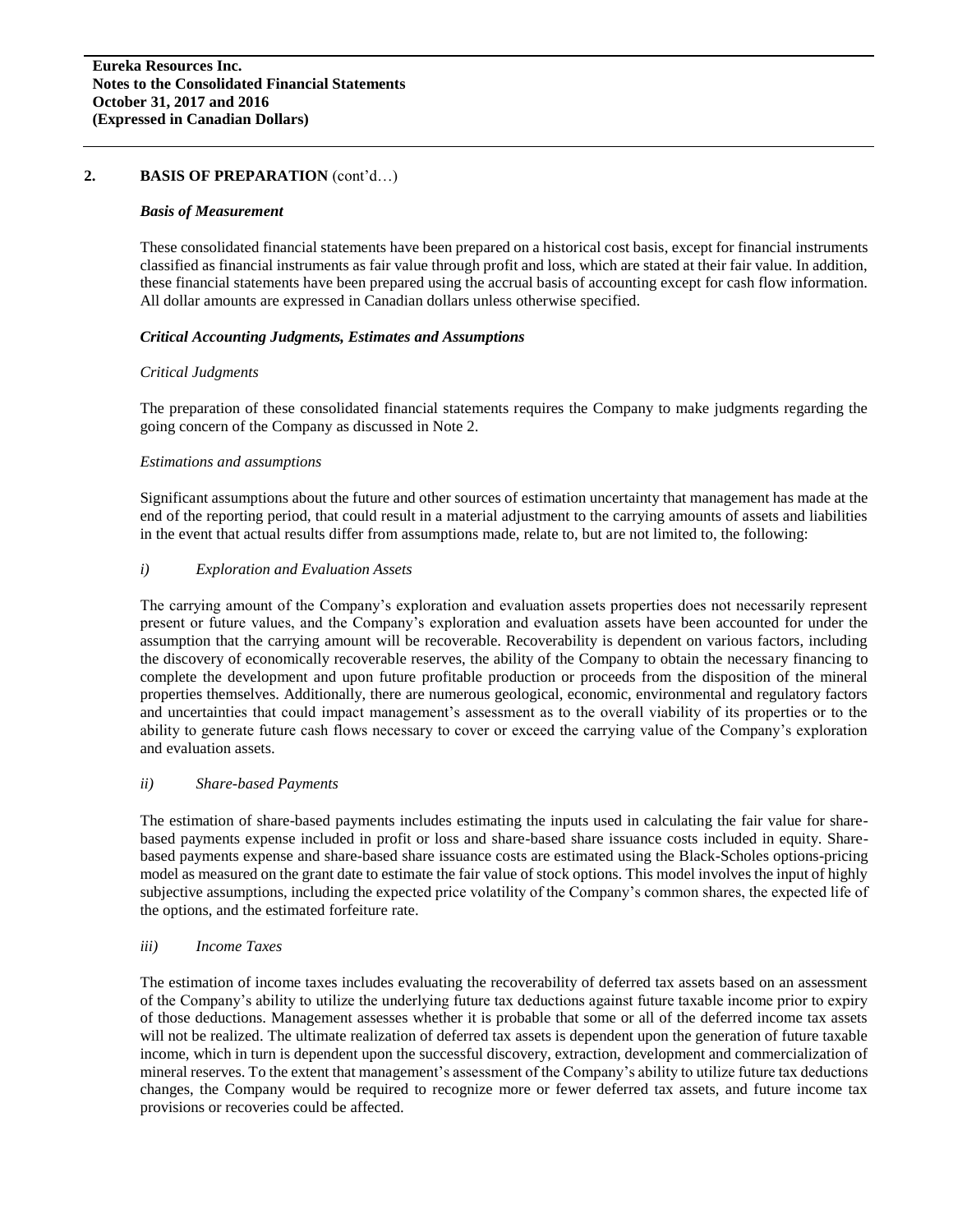# **3. SIGNIFICANT ACCOUNTING POLICIES**

### *Exploration and Evaluation Assets*

All expenditures related to the cost of exploration and evaluation of mineral resources including acquisition costs for interests in mineral claims are capitalized as exploration and evaluation assets and are classified as intangible assets. General exploration costs not related to specific mineral properties or incurred prior to acquisition are expensed as incurred. If economically recoverable reserves are developed, capitalized costs of the related property are reclassified as mining assets and upon commencement of commercial production, are amortized using the units of production method over estimated recoverable reserves. Impairment is assessed at the level of cash-generating units.

Exploration and evaluation assets are regularly reviewed for impairment or whenever events or changes in circumstances indicate that the carrying amount may exceed its recoverable amount. When an impairment review is undertaken, the recoverable amount is assessed by reference to the higher of a value in use (being the present value of expected future cash flows of the relevant cash generating unit) and fair value less costs to sell. If the carrying amount of an asset exceeds the recoverable amount an impairment charge is recognized by the amount by which the carrying amount of the asset exceeds the fair value of the asset. Impairment of a property is generally considered to have occurred if one of the following factors are present; the rights to explore have expired or are near to expiry with no expectation of renewal, no further substantive expenditures are planned or budgeted, exploration and evaluation work is discontinued in an area for which commercially viable quantities have not been discovered, and indications exist that development in a specific area is likely to proceed, but the carrying amount is unlikely to be recovered in full by development or sale.

The Company has not yet determined whether or not any of its exploration and evaluation assets contain economically recoverable reserves. Amounts capitalized to exploration and evaluation assets do not necessarily reflect present or future values.

# *Decommissioning and Restoration Provisions*

The Company recognizes liabilities for legal or constructive obligations associated with the retirement of exploration and evaluation assets and equipment. The net present value of future rehabilitation costs is capitalized to the related asset along with a corresponding increase in the rehabilitation provision in the period incurred. Discount rates using a pre-tax rate that reflect the time value of money are used to calculate the net present value.

The Company's estimates of reclamation costs could change as a result of changes in regulatory requirements, discount rates and assumptions regarding the amount and timing of the future expenditures. These changes are recorded directly to the related assets with a corresponding entry to the rehabilitation provision. The increase in the provision due to the passage of time is recognized as interest expense.

The Company had no decommissioning liabilities as at October 31, 2017 and 2016.

#### *Government assistance*

When the Company is entitled to receive mineral exploration tax credits or other government grants, these amounts are recognized as a recovery of exploration and evaluation assets when there is reasonable assurance of their receipt.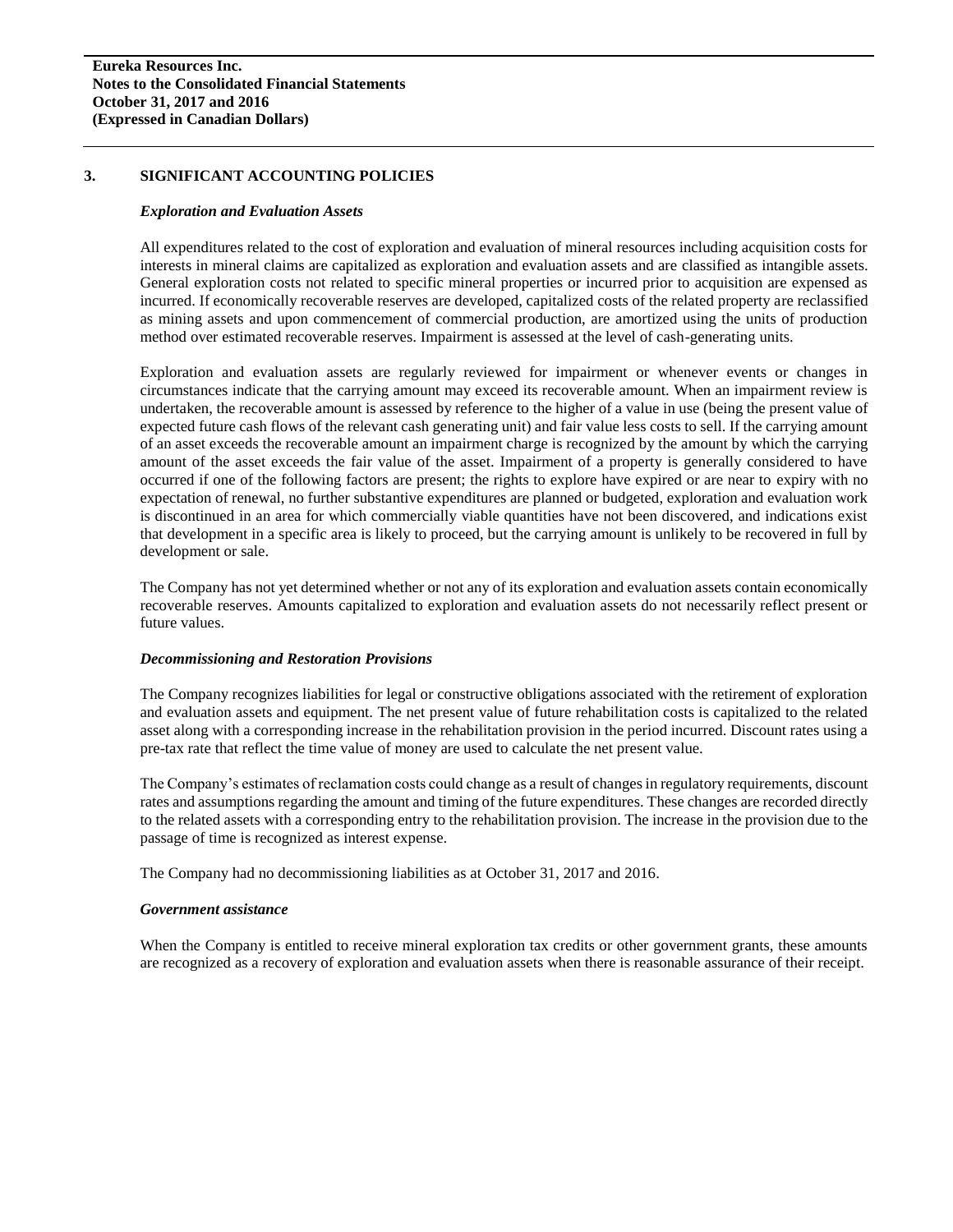# **3. SIGNIFICANT ACCOUNTING POLICIES** (cont'd...)

# *Foreign Currency Translation*

The functional currency is the currency of the primary economic environment in which the entity operates and has been determined for each entity within the Company. The functional currency of the Company is the Canadian dollar and the functional currency of Eureka Minerals (USA) Inc. is the Canadian dollar. The functional currency determinations were conducted through an analysis of the consideration factors identified in IAS 21.

# *i) Transactions and Balances*

Foreign currency transactions are translated into the relevant functional currency using the exchange rates prevailing at the dates of the transactions. At the end of each reporting period, the monetary assets and liabilities of the Company that are determined in foreign amounts are translated at the rate of exchange at the date of the statement of financial position. Foreign exchange gains and losses resulting from the settlement of such transactions and from the translation at period-end exchange rates of monetary assets and liabilities denominated in foreign currencies are recognized in the statement of loss.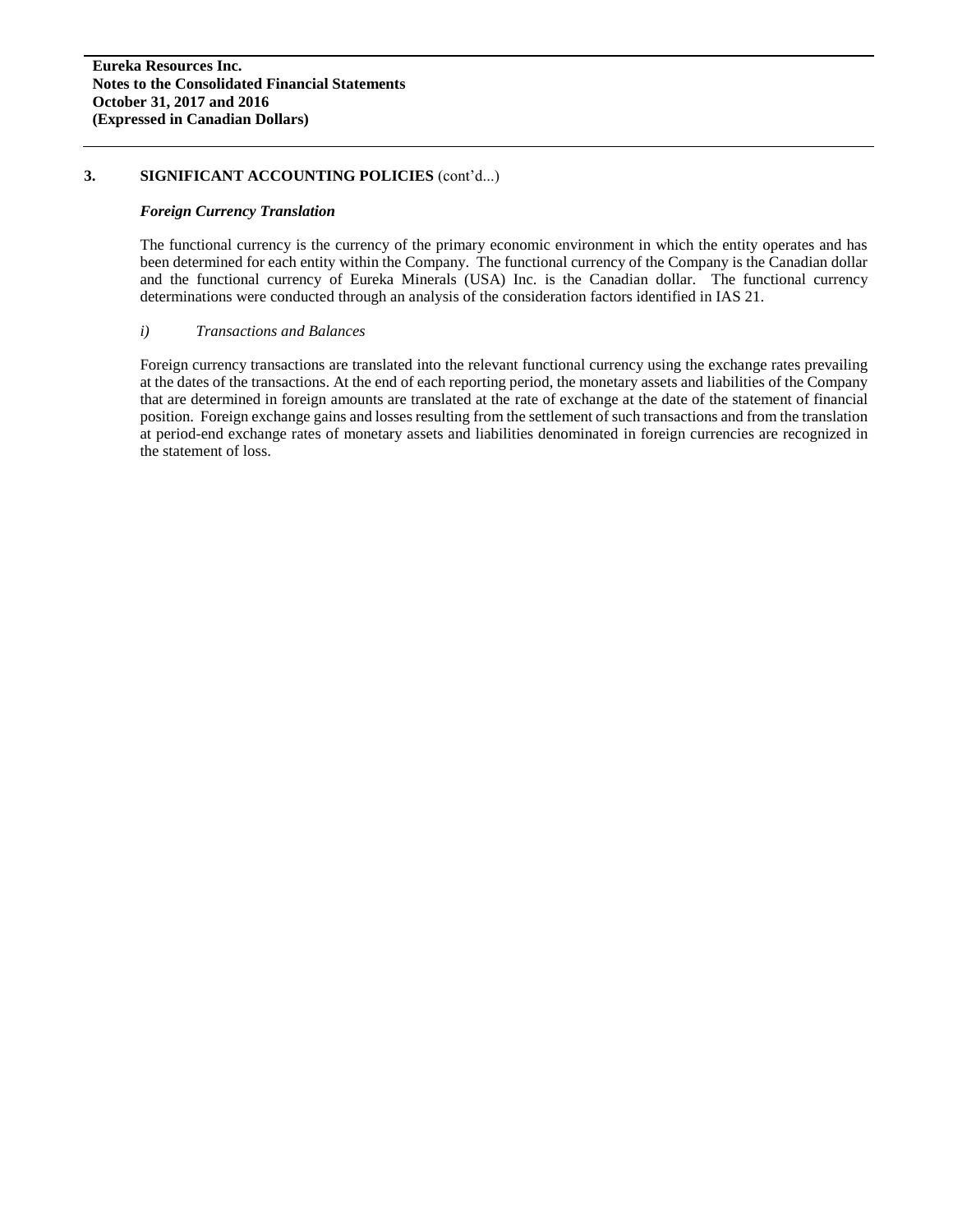# **3. SIGNIFICANT ACCOUNTING POLICIES** (cont'd...)

#### *Share-based Payments*

The stock option plan allows Company employees, directors and consultants to acquire shares of the Company. The fair value of options granted is recognized as a share-based payments expense with a corresponding increase in equity. An individual is classified as an employee when the individual is an employee for legal or tax purposes (direct employee) or provides services similar to those performed by a direct employee. Consideration paid on the exercise of stock options is credited to share capital and the fair value of the options is reclassified from contributed reserves to share capital.

The fair value is measured at grant date and each tranche is recognized over the period during which the options vest. The fair value of the options granted is measured using the Black-Scholes Option Pricing Model which takes into consideration the terms and conditions upon which the options were granted. At each financial position reporting date, the amount recognized as an expense is adjusted to reflect the number of stock options that are expected to vest.

In situations where equity instruments are issued to non-employees and some or all of the goods or services received by the entity as consideration cannot be specifically identified, they are measured at fair value of the share-based payment. Otherwise, share-based payments are measured at the fair value of goods or services received.

# *Income Taxes*

Current tax is the expected tax payable or receivable on the local taxable income or loss for the year, using local tax rates enacted or substantively enacted at the financial position reporting date, and includes any adjustments to tax payable or receivable in respect of previous periods.

Deferred income taxes are recognized in respect of temporary differences between the carrying amounts of assets and liabilities for financial reporting purposes and the amounts used for taxation purposes. Deferred tax is measured at the tax rates that are expected to be applied to temporary differences when they reverse, based on the laws that have been enacted or substantively enacted by the financial position reporting date. Deferred tax is not recognized for temporary differences which arise on the initial recognition of assets or liabilities in a transaction that is not a business combination and that affects neither accounting, nor taxable profit or loss.

A deferred tax asset is recognized for unused tax losses, tax credits and deductible temporary differences, to the extent that it is probable that future taxable profits will be available against which they can be utilized. Deferred tax assets are reviewed at each reporting date and are reduced to the extent that it is no longer probable that the related tax benefit will be realized.

# *Flow-through shares*

Canadian income tax legislation permits an enterprise to issue securities referred to as flow-through shares, whereby the investor can claim the tax deductions arising from the renunciation of the related resource expenditures. The Company accounts for flow-through shares whereby the premium paid for the flow-through shares in excess of the market value of the shares without flow-through features at the time of issue is credited to other liabilities and included in income tax recovery at the same time the qualifying expenditures are made.

# *Loss Per Share*

The Company presents basic and diluted loss per share data for its common shares, calculated by dividing the loss attributable to common shareholders of the Company by the weighted average number of common shares outstanding during the period. Diluted loss per share does not adjust the loss attributable to common shareholders or the weighted average number of common shares outstanding when the effect is anti‐dilutive.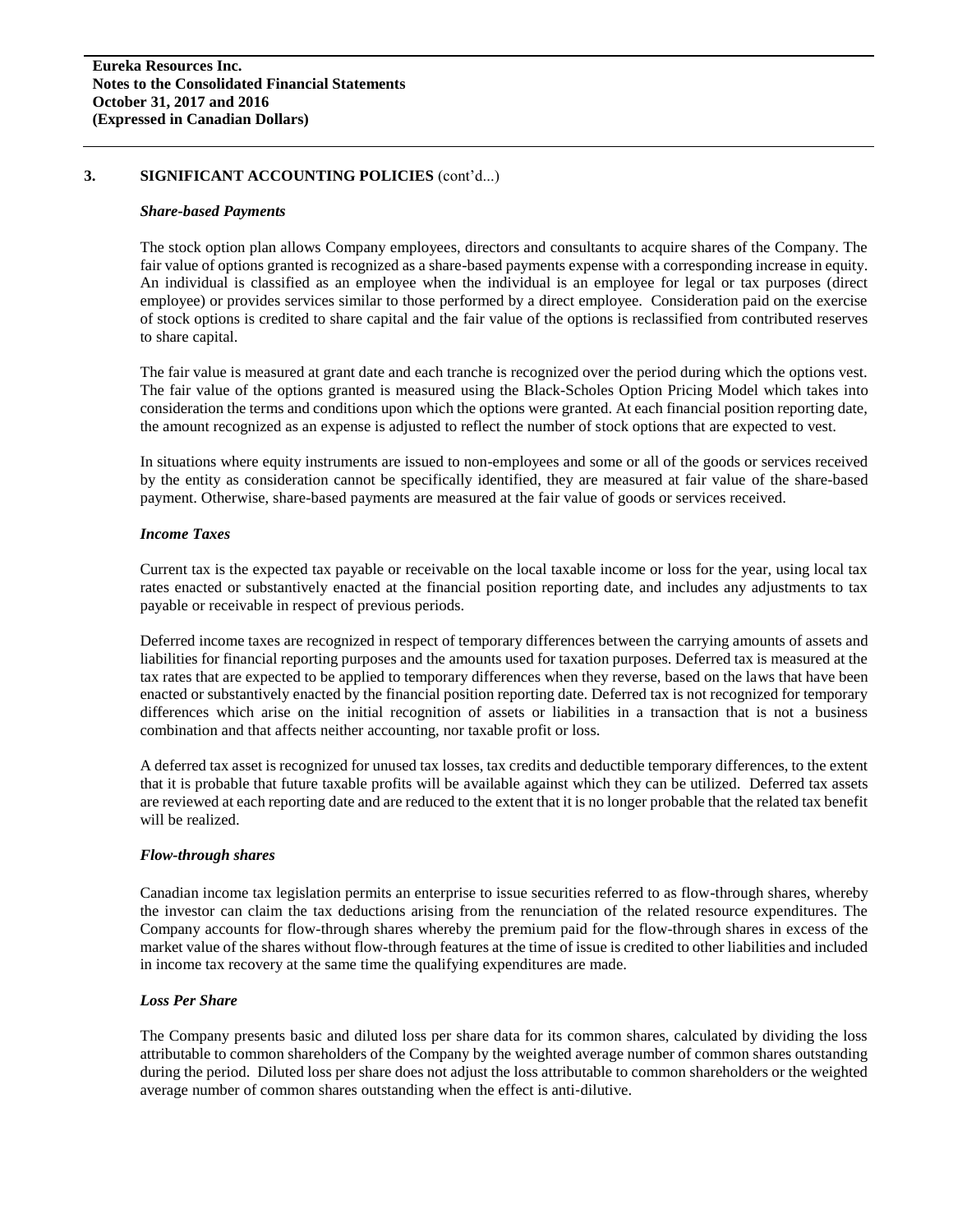# **3. SIGNIFICANT ACCOUNTING POLICIES** (cont'd...)

#### *Financial Instruments*

### *Financial Assets*

All financial assets are initially recorded at fair value and designated upon inception into one of the following four categories: held to maturity, available for sale, loans and receivables or at fair value through profit or loss ("FVTPL").

Financial assets classified as FVTPL are measured at fair value with unrealized gains and losses recognized through profit or loss. The Company's cash, restricted cash and marketable securities are classified as FVTPL.

Financial assets classified as loans and receivables and held to maturity assets are measured at amortized cost. The Company's GST receivable, BC Mining Exploration tax credit receivable and Yukon Mining Exploration grant receivable are classified as loans and receivables. Financial assets classified as available for sale are measured at fair value with unrealized gains and losses recognized in other comprehensive income and loss except for losses in value that are considered other than temporary which are recognized in profit or loss. As at October 31, 2017 and 2016, the Company has not classified any financial assets as available for sale. The Company classifies its reclamation bonds as held to maturity.

Transaction costs associated with FVTPL financial assets are expensed as incurred, while transaction costs associated with all other financial assets are included in the initial carrying amount of the asset.

At each reporting date, the Company assesses whether there is objective evidence that a financial asset is impaired. If such evidence exists, the Company recognizes an impairment loss as follows:

- a) Financial assets carried at amortized cost: The loss is the difference between the amortized cost of the asset and the present value of the estimated future cash flows, discounted using the instrument's original effective interest rate. The carrying amount of the asset is reduced by this amount either directly or indirectly through the use of an allowance account.
- b) Available-for-sale financial assets: The impairment loss is the difference between the original cost of the asset and its fair value at the measurement date, less any impairment losses previously recognized in the statement of loss and comprehensive loss. This amount represents the cumulative loss in accumulated other comprehensive income that is reclassified to the statement of loss and comprehensive loss.

# *Financial Liabilities*

All financial liabilities are initially recorded at fair value and designated upon inception as FVTPL or other financial liabilities.

Financial liabilities classified as other financial liabilities are initially recognized at fair value less directly attributable transaction costs. After initial recognition, other financial liabilities are subsequently measured at amortized cost using the effective interest rate method. The effective interest rate method is a method of calculating the amortized cost of a financial liability and of allocating interest expense over the relevant period. The effective interest rate is the rate that discounts estimated future cash payments through the expected life of the financial liability, or, where appropriate, a shorter period. The Company's accounts payable and accrued liabilities and due to related parties are classified as other financial liabilities.

Financial liabilities classified as FVTPL include financial liabilities held for trading and financial liabilities designated upon initial recognition as FVTPL. Derivatives, including separated embedded derivatives are also classified as held for trading and recognized at fair value with changes in fair value recognized in profit or loss unless they are designated as effective hedging instruments. Fair value changes on financial liabilities classified as FVTPL are recognized in profit or loss.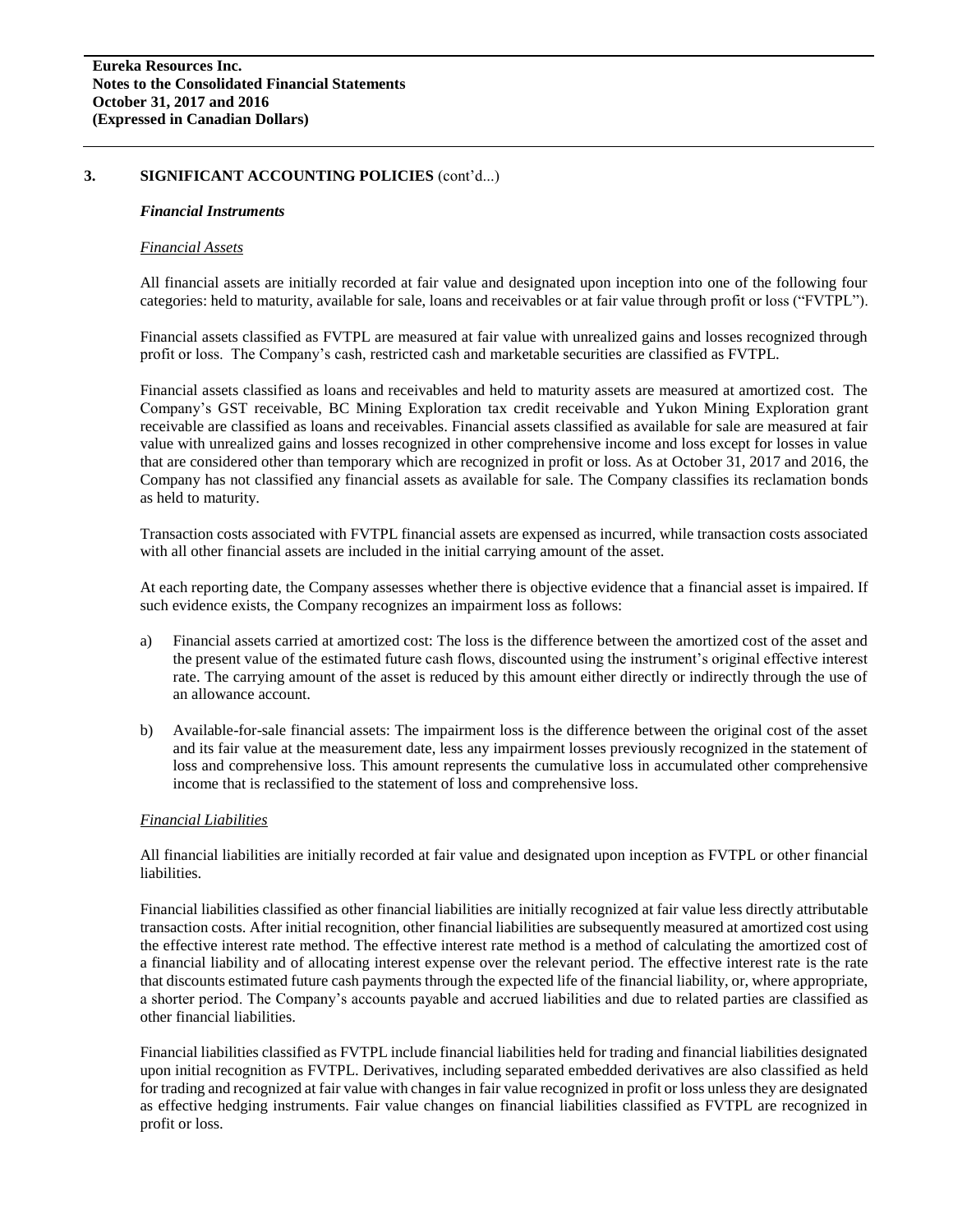# **3. SIGNIFICANT ACCOUNTING POLICIES** (cont'd…)

# *Impairment of non-financial assets*

At the end of each reporting period the carrying amounts of the Company's assets are reviewed to determine whether there is any indication that those assets may be impaired. If any such indication exists, the recoverable amount of the asset is estimated in order to determine the extent of the impairment, if any. The recoverable amount is the higher of fair value less costs to sell and value in use. Fair value is determined as the amount that would be obtained from the sale of the asset in an arm's length transaction between knowledgeable and willing parties. In assessing value in use, the estimated future cash flows are discounted to their present value using a discount rate that reflects current market assessments of the time value of money and the risks specific to the asset. If the recoverable amount of an asset is estimated to be less than its carrying amount, the carrying amount of the asset is reduced to its recoverable amount and the impairment loss is recognized in profit or loss for the period. For an asset that does not generate largely independent cash inflows, the recoverable amount is determined for the cash generating unit to which the asset belongs. Following the recognition of an impairment loss, the depreciation charge applicable to the asset is adjusted prospectively in order to systematically allocate the revised carrying amount, net of any residual value, over the remaining useful life.

Where an impairment subsequently reverses, the carrying amount of the asset (or cash generating unit) is increased to the revised estimate and its recoverable amount, but to an amount that does not exceed the carrying amount that would have been determined had no impairment loss been recognized for the asset (or cash generating unit) in prior years. A reversal of an impairment loss is recognized immediately in profit or loss.

# *Share Capital*

Common shares are classified as equity. Incremental costs directly attributable to the issue of common shares and stock options are recognized as a deduction from equity. Common shares issued for consideration other than cash, are valued based on their market value at the date the shares are issued.

The Company has adopted a residual value method with respect to the measurement of warrants attached to private placement units. The residual value method first allocates value to the more easily measurable component based on fair value and then the residual value, if any, to the less easily measurable component. The Company considers the fair value of common shares issued in the private placements to be the more easily measurable component and the common shares are valued at their fair value, as determined by the closing market price on the announcement date. The balance, if any, is allocated to the attached warrants. Any fair value attributed to the warrants is recorded as contributed reserves.

# *New Standards Adopted for the Year Ended October 31, 2016*

Effective November 1, 2015, the following standards were adopted but did not have a material impact on the financial statements.

• IFRS 7 Amended to require additional disclosures on transition from IAS 39 and IFRS 9

There were no changes to the Company's accounting policies during the year ended October 31, 2017 that had a material impact on its consolidated financial statements.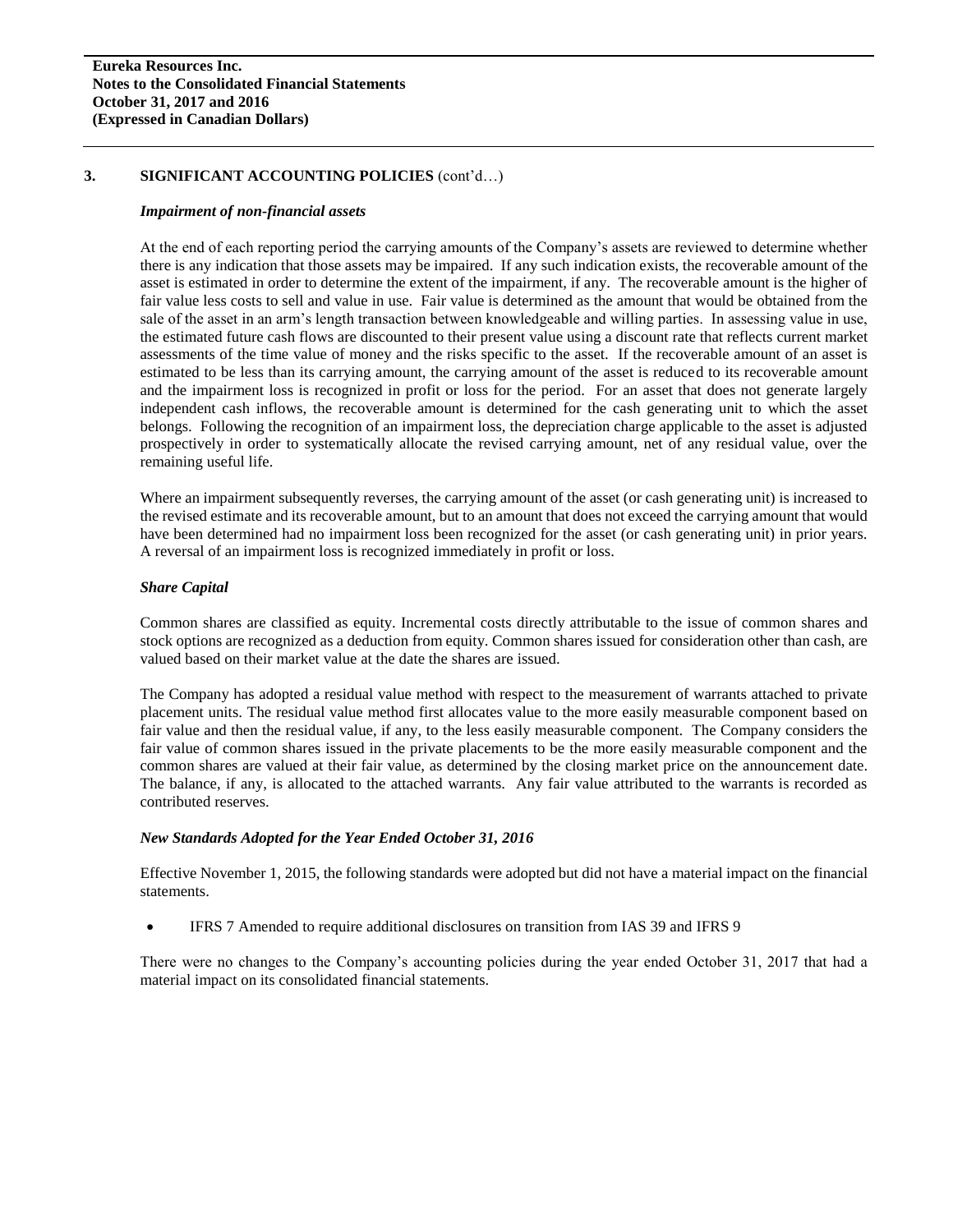# **3. SIGNIFICANT ACCOUNTING POLICIES** (cont'd…)

### *New Standards and Interpretations Not Yet Adopted*

Certain new standards, interpretations, amendments and improvements to existing standards were issued by the IASB or IFRIC that are mandatory for future accounting periods. The following have not yet been adopted by the Company and are being evaluated to determine their impact.

- a) IFRS 15 New standard to establish principles for reporting the nature, amount, timing, and uncertainty of revenue and cash flows arising from an entity's contracts with customers, effective for annual periods beginning on or after January 1, 2017.
- b) IFRS 9 New standard that replaced IAS 39 for classification and measurement, effective for annual periods beginning on or after January 1, 2018.
- c) IFRS 16 Leases: New standard to establish principles for recognition, measurement, presentation and disclosure of leases with an impact on lessee accounting, effective for annual periods beginning on or after January 1, 2019.

# **4. FINANCIAL INSTRUMENTS AND RISK MANAGEMENT**

Financial instruments measured at fair value are classified into three levels in the fair value hierarchy according to the relative reliability of the inputs used to estimate the fair values. The three levels of the fair value hierarchy are:

Level 1 – Unadjusted quoted prices in active markets for identical assets or liabilities;

Level 2 – Inputs other than quoted prices that are observable for the asset or liability either directly or indirectly; and Level 3 – Inputs that are not based on observable market data.

The fair values of the Company's receivables, accounts payable and accrued liabilities and due to related parties approximate their carrying values because of the short-term nature of these instruments. The fair value of the Company's reclamation bonds also approximates its carrying value. The following table illustrates the classification of the Company's financial instruments within the fair value hierarchy as at October 31, 2017 and 2016:

|                       | Level 1 |         |   | Level 2                  | Level 3 |                          |
|-----------------------|---------|---------|---|--------------------------|---------|--------------------------|
| October 31, 2017:     |         |         |   |                          |         |                          |
| Cash                  | Φ       | 2,686   | S |                          | \$      |                          |
| Restricted cash       |         | 72,011  |   | -                        |         | $\overline{\phantom{a}}$ |
| October 31, 2016:     |         |         |   |                          |         |                          |
| Cash                  | \$      | 392,664 | S | ۰                        | ъD      | ۰                        |
| Marketable securities |         | 28,750  |   | $\overline{\phantom{0}}$ |         |                          |

The Company's risk exposures and the impact on the Company's financial instruments are summarized below:

# *Credit risk*

The Company's cash is held with large financial institutions. The Company's receivables consist of sales taxes and exploration grants and tax credits receivable from the Government of Canada and the Governments of British Columbia and the Yukon Territory. Management believes that credit risk concentration with respect to cash and receivables is remote.

# *Liquidity risk*

The Company's approach to managing liquidity risk is to ensure that it will have sufficient liquidity to meet liabilities when due. As at October 31, 2017, the Company had cash and restricted cash of \$74,697 to settle current liabilities of \$357,803. Management intends to raise additional funds through equity financings or alternative forms of financing to meet its current liabilities when they become due. See going concern discussion in Note 2.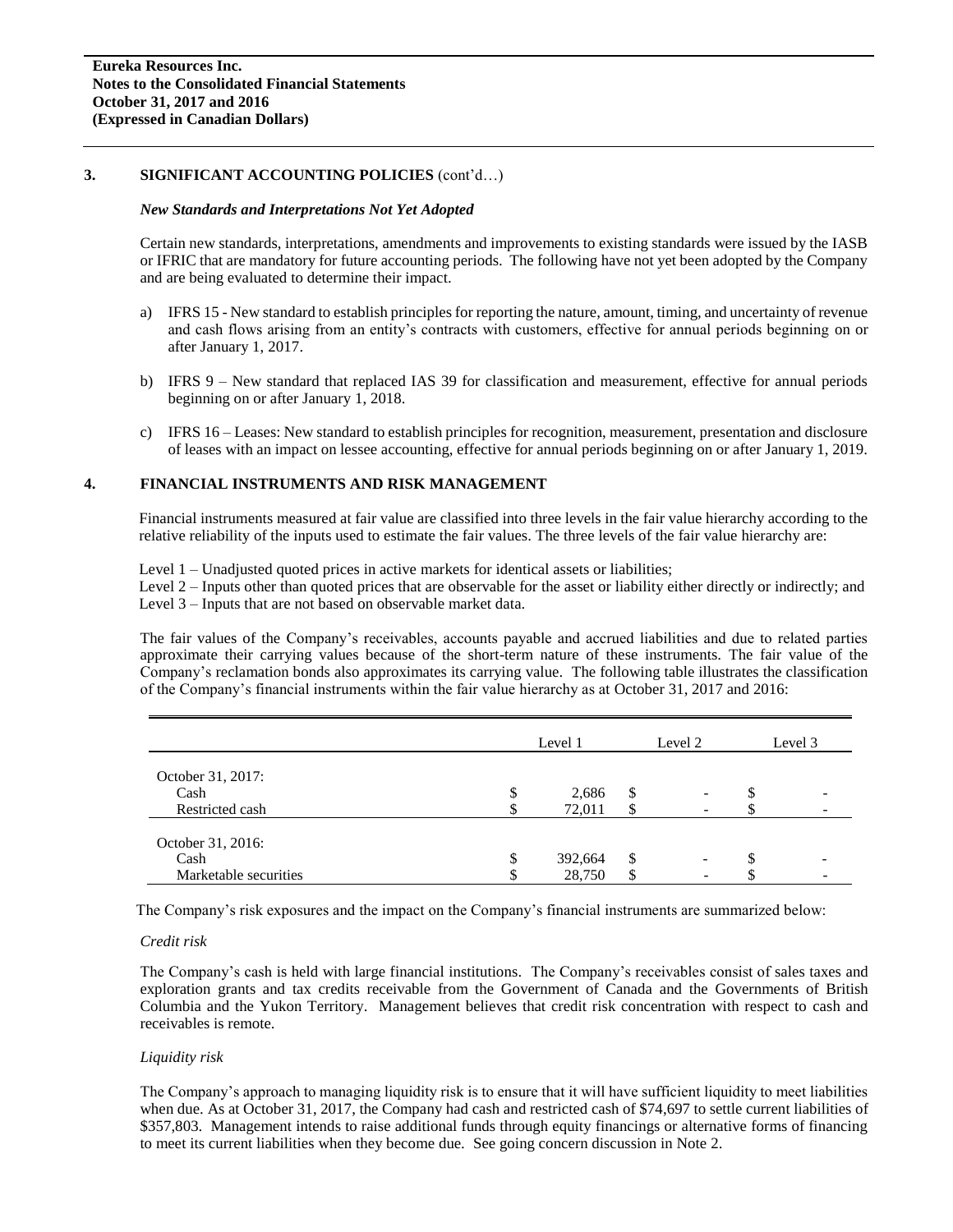# **4. FINANCIAL INSTRUMENTS AND RISK MANAGEMENT** (cont'd...)

#### *Market risk*

Market risk is the risk of loss that may arise from changes in market factors such as interest rates, and commodity and equity prices.

a) Interest rate risk

The Company has cash which is not subject to significant risks in fluctuating interest rates. The Company's current policy is to invest excess cash in investment-grade short-term deposit certificates issued by its banking institutions. The Company periodically monitors the investments it makes and is satisfied with the credit ratings of its banks. An increase to interest rates by 1% would have an insignificant effect on the Company's operations.

b) Price risk

The Company is exposed to price risk with respect to commodity and equity prices. Equity price risk is defined as the potential adverse impact on the Company's earnings due to movements in individual equity prices or general movements in the level of the stock market. The Company's marketable securities are subject to price risk. Commodity price risk is defined as the potential adverse impact on earnings and economic value due to commodity price movements and volatilities. The Company closely monitors commodity prices of gold, individual equity movements, and the stock market to determine the appropriate course of action to be taken by the Company.

c) Foreign currency risk

The Company is exposed to foreign currency risk on fluctuations related to cash denominated in US dollars. As at October 31, 2017 and 2016 a 10% fluctuation in the US Dollar against the Canadian Dollar would not have a significant impact on profit and loss.

# **5. MARKETABLE SECURITIES**

|                                  | 2017     | 2016   |
|----------------------------------|----------|--------|
| Fair value, beginning            | 28,750   |        |
| Acquisitions (non-cash) (Note 6) |          | 25,000 |
| Proceeds on sale                 | (25,990) |        |
| Unrealized gain (loss)           | (3,750)  | 3,750  |
| Realized gain on sale            | 990      |        |
| Fair value, ending               | -        | 28,750 |

The fair value of the Company's marketable securities is measured at each reporting date by reference to the closing price of the shares.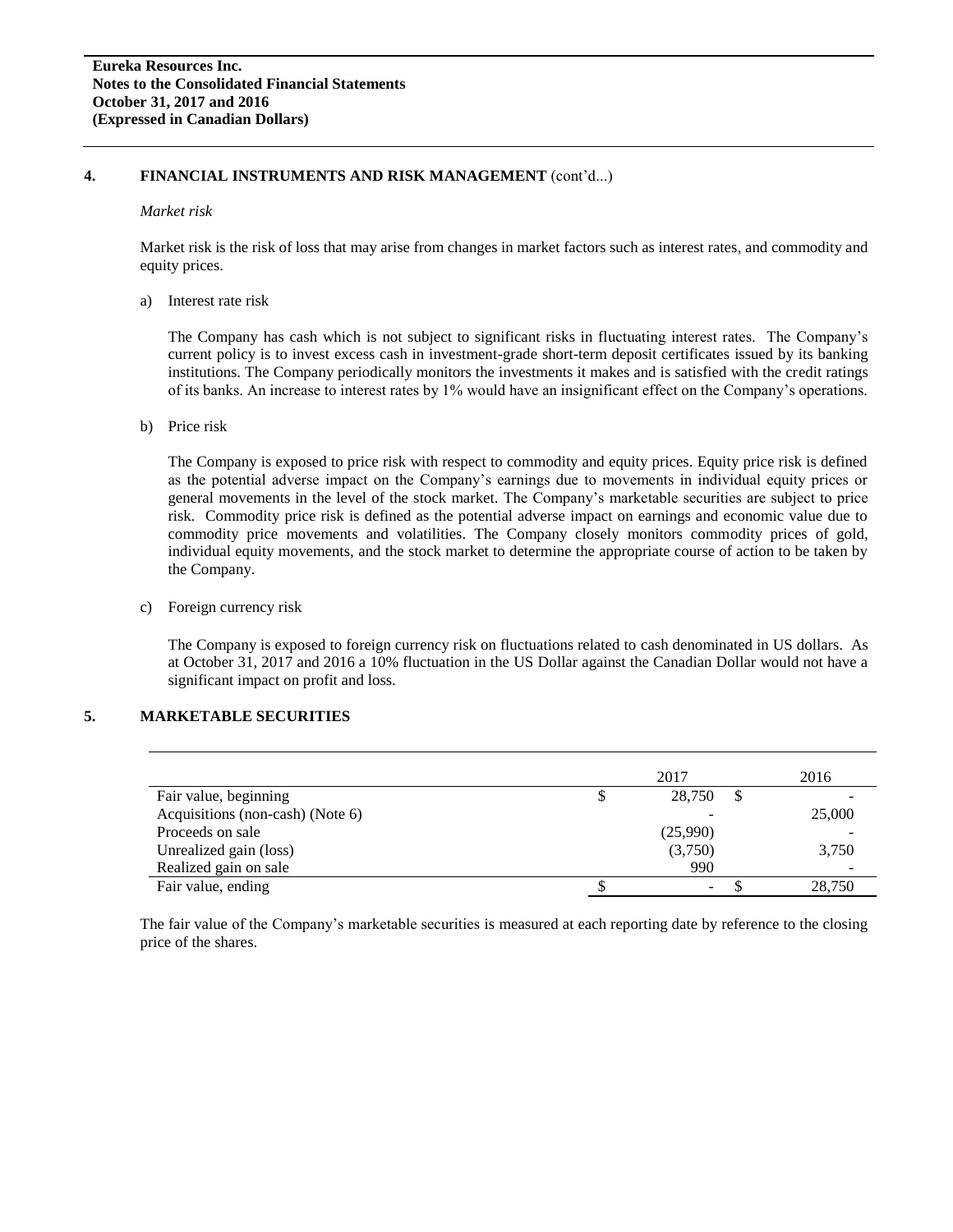# **6. EXPLORATION AND EVALUATION ASSETS**

# *FG Gold Project:*

The Company holds a 100% interest in 33 contiguous claims comprising the FG Gold Project area. The claims are located in the Cariboo Mining Division, British Columbia.

- i. Under the terms of a Settlement Agreement in which a dispute between the Company and a former optionee of the property was settled, the Company must issue 200,000 common shares to the former optionee owners upon completion of a positive feasibility study;
- ii. In addition, the Company must issue 210,000 common shares to a former director in consideration for exploration work done on the property, as follows:

| Upon completion of feasibility study recommending production | 70,000 |
|--------------------------------------------------------------|--------|
| Upon commencement of production                              | 70,000 |
| Upon repayment of pre-production capital costs               | 70,000 |

iii. The property is subject to a 3% net smelter return royalty ("NSR") which becomes payable after the capital required to bring the property into commercial production is recovered from production. The NSR is limited to a maximum of \$2,600,000 with an allowance for the change in the Consumer Price Index from September 22, 1989 to the date the royalty becomes payable.

# *Canarc Resource Corp ("Canarc") Option Agreement*

On August 24, 2016, the Company entered into an option agreement with Canarc which provided Canarc the option to earn up to a 75% interest in the FG Property.

During the year ended October 31, 2016, Canarc issued the Company 250,000 common shares with a fair value of \$25,000 (Note 5) and purchased 750,000 units of the Company at \$0.14 per unit for \$105,000.

In July, 2017, Canarc informed the Company that it would not be proceeding with the option agreement on the FG property, and the agreement terminated on August 4, 2017. Canarc paid the Company \$35,000 in lieu of exploration work that it was required to perform on certain of the FG claims.

# *BC Mining Exploration Tax Credit*

During the year ended October 31, 2017, the Company recorded a BC Mining Exploration tax credit receivable of \$Nil (2016 - \$35,928) as a reduction to the capitalized balance of the FG property.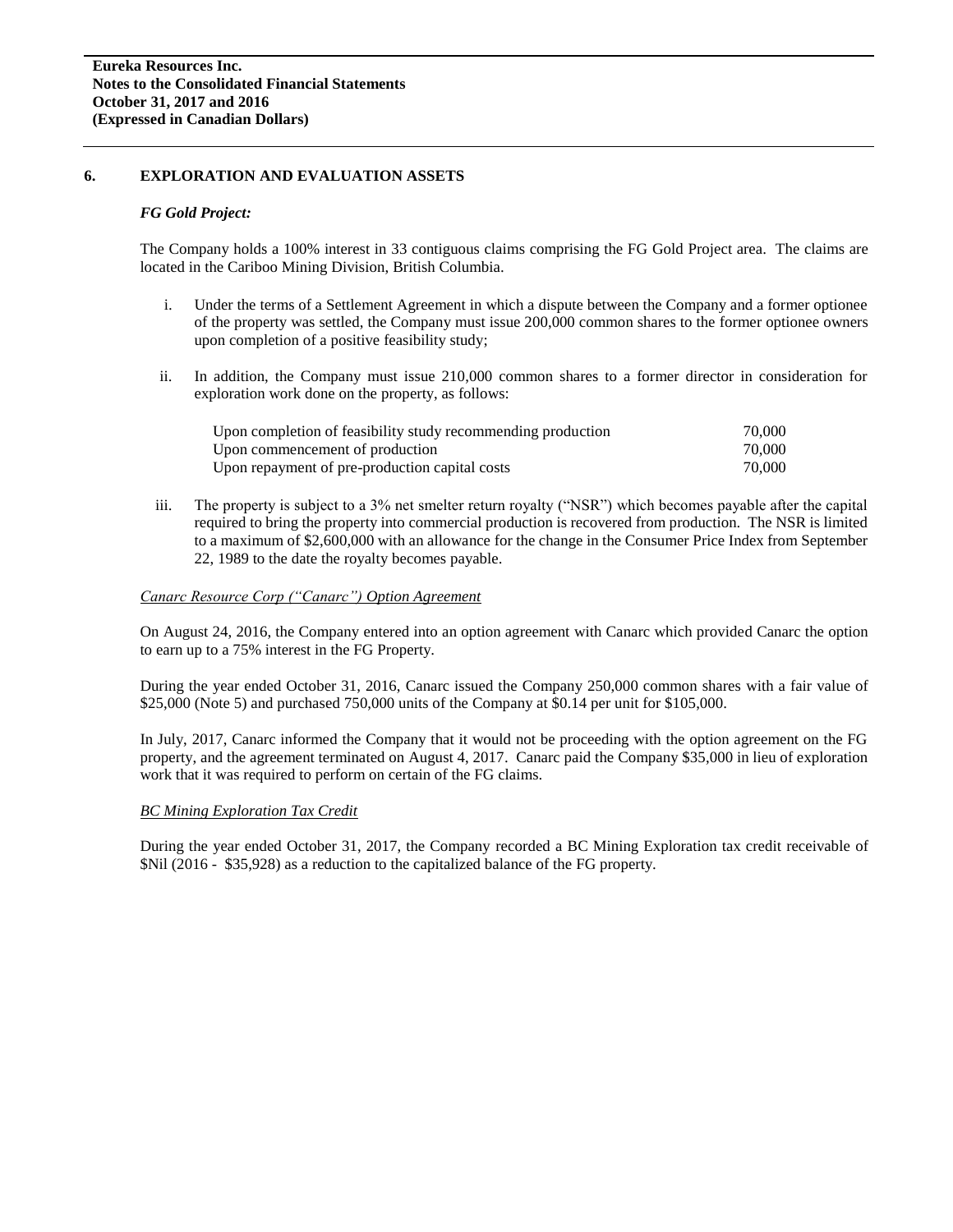# **6. EXPLORATION AND EVALUATION ASSETS** (cont'd...)

### *Gemini Lithium Project:*

On January 20, 2016, the Company entered into an interim agreement with Nevada Sunrise Gold Corporation ("Nevada Sunrise"), a public company with directors and officers in common with the Company, to acquire a 50% participating interest in the Gemini Lithium Project ("Gemini") located in the Lida Valley, Esmeralda County, Nevada, USA.

Pursuant to the terms of the interim agreement, the Company had the right to acquire a 50% participating interest in Gemini by reimbursing Nevada Sunrise for 50% of the Gemini acquisition and evaluation costs. In addition, the Company would issue Nevada Sunrise 500,000 common shares as a prospect fee, with 300,000 shares to be issued on receipt of regulatory acceptance of the agreement and 200,000 to be issued on the first anniversary of such acceptance. The Company and Nevada Sunrise would enter into a joint venture on Gemini with Nevada Sunrise acting as operator of exploration. The interim agreement was subject to the satisfaction of certain conditions and approvals all of which were met. The agreement was a non-arm's length transaction under TSXV policies. The non-independent directors abstained from voting on the agreement.

On May 4, 2016, the companies signed an addendum to the interim agreement in which they agreed that the companies had completed their due diligence review on Gemini, that a definitive joint venture agreement would be entered into (signed on September 21, 2016) and that in the event that one of the companies divests of its 50% interest in Gemini, the remaining company would become the operator at Gemini by default. The Company paid Nevada Sunrise 50% of the acquisition and evaluation costs.

On June 6, 2016, the companies received TSXV acceptance of the interim agreement and the addendum and the Company issued 300,000 common shares with a fair value of \$28,500 to Nevada Sunrise.

On May 2, 2017, Nevada Sunrise divested its 50% interest in Gemini, and consequently the Company became the operator of the Gemini project. In late 2017, Nevada Sunrise re-acquired its 50% interest in Gemini as a result of the termination of an option agreement.

On June 6, 2017, the Company issued 200,000 common shares with a fair value of \$11,000 to Nevada Sunrise.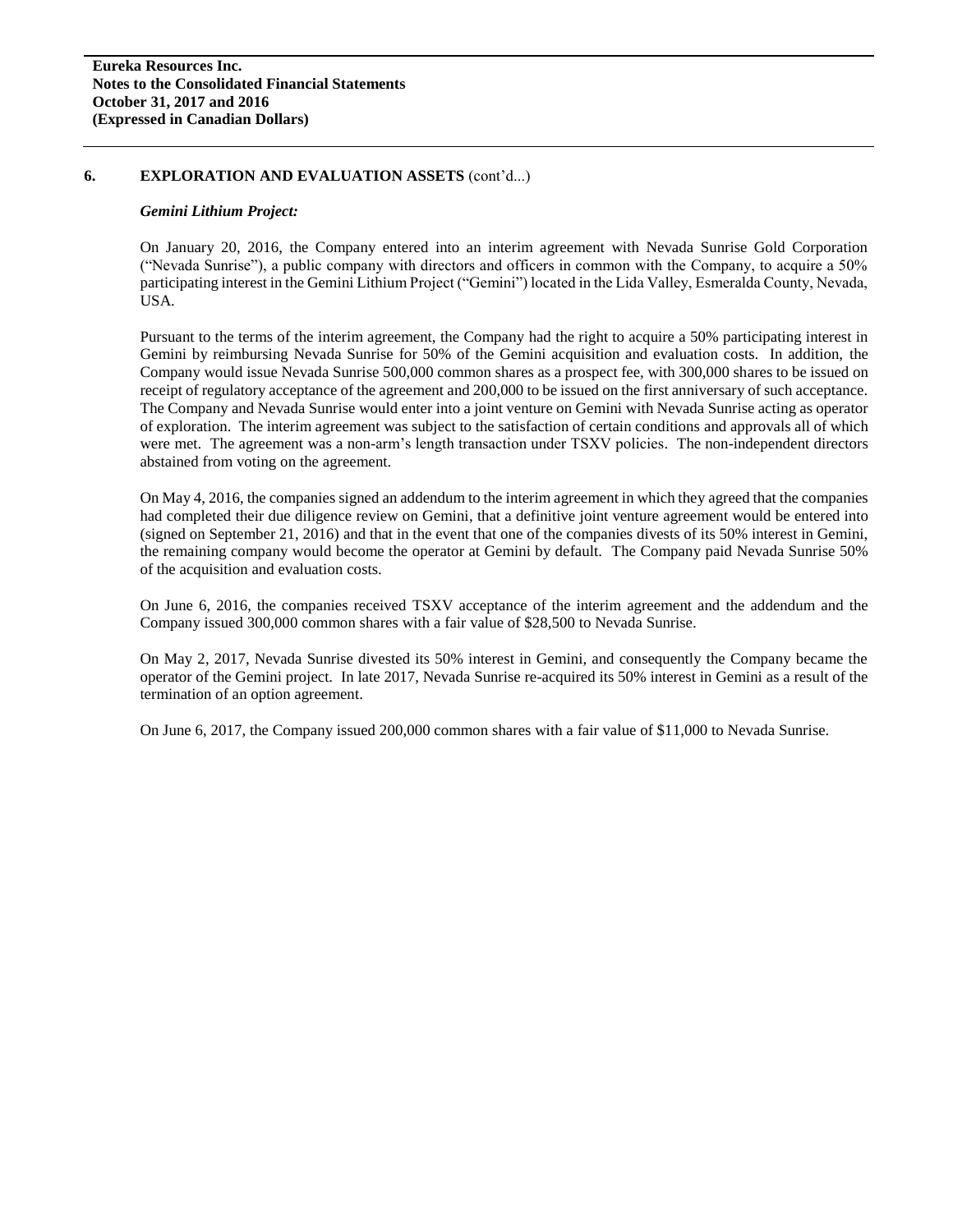# **6. EXPLORATION AND EVALUATION ASSETS** (cont'd...)

#### *Gold Creek Project:*

On November 14, 2016, the Company entered into an option agreement under which the Company was granted the option to earn up to a 100% interest in the Gold Creek Project, located in the Cariboo Mining Division, British Columbia.

Under the terms of the agreement, the Company could earn up to a 100% interest in Gold Creek in three stages:

- 49% by incurring a minimum of \$30,000 in exploration expenditures by November 14, 2016 (incurred);
- an additional 26%, by issuing 50,000 common shares (issued with a fair value of \$2,500) and incurring an additional \$50,000 in exploration expenditures by August 31, 2017 (incurred);
- an additional 25% by issuing an additional 100,000 common shares (issued with a fair value of \$5,000) and incurring an additional \$50,000 in exploration expenditures by August 31, 2018 (incurred).

At October 31, 2017, the Company has exercised its option on the Gold Creek property and owns a 100% interest in the property. The vendor retained a 1% net smelter royalty of which the Company may purchase 0.5% for \$1,000,000.

#### *BC Mining Exploration Tax Credit*

During the year ended October 31, 2017, the Company recorded a BC Mining Exploration tax credit receivable of \$11,112 (2016 - \$Nil) as a reduction to the capitalized balance of the Gold Creek property.

# *Luxor Gold Project:*

On December 12, 2016, the Company entered into a purchase agreement in which the Company purchased a 100% interest in three non-contiguous claim blocks covering 360 claims and known as the Luxor Project located in the Dawson Range Gold Belt, Yukon Territory.

On January 3, 2017, the Company issued 2,500,000 common shares with a fair value of \$262,500 to the vendors. The vendors agreed to an arrangement under which the shares become free trading on the following dates:

- June 28, 2017 833,334 shares (released);
- December 28, 2017: 833,334 shares (released);
- June 28, 2018: 833,332 shares.

In addition, the Company issued 125,000 common shares with a fair value of \$13,125 as a finder's fee.

The Company has committed to use the vendors to perform exploration work on the properties totaling \$750,000 over four years as follows:

- \$187,500 on or before December 28, 2017 (incurred);
- \$187,500 on or before December 28, 2018;
- \$187,500 on or before December 28, 2019;
- \$187,500 on or before December 28, 2020;

The vendors retained a 2% net smelter return royalty. The Company may purchase the royalty for \$1,000,000.

#### *Yukon Mineral Exploration Program ("YMEP")*

During the year ended October 31, 2017, the Company recorded a Yukon Mineral Exploration grant receivable of \$40,000 (2016 - \$Nil), received under YMEP, as a reduction to the capitalized balance of the Luxor property.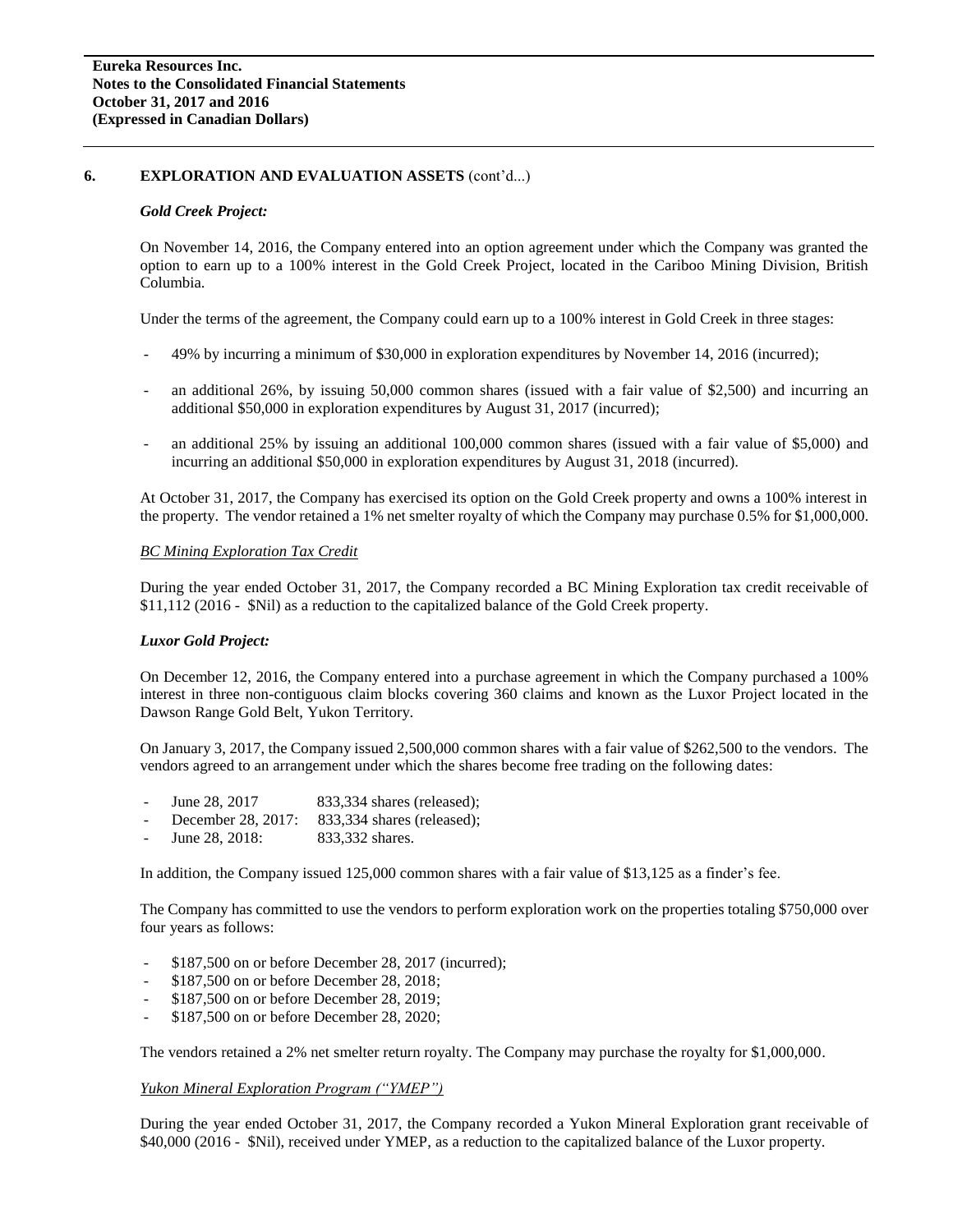# **6. EXPLORATION AND EVALUATION ASSETS** (cont'd...)

### *Tak Gold Project:*

On January 9, 2017, the Company entered into a purchase agreement in which the Company purchased a 100% interest in 82 claims known as the Tak Project located in the Dawson Range Gold Belt, Yukon Territory.

On February 6, 2017, the Company issued 500,000 common shares with a fair value of \$50,000 to the vendors. The vendors agreed to an arrangement under which the shares become free trading on the following dates:

| $\sim 100$      | On closing                   | 125,000 shares (released) |
|-----------------|------------------------------|---------------------------|
| $\sim$ $-$      | Six months from closing      | 125,000 shares (released) |
| $\sim$ 10 $\pm$ | Twelve months from closing   | 125,000 shares (released) |
| $\sim 100$      | Eighteen months from closing | $125,000$ shares          |

The vendors retained a 2% net smelter return royalty. The Company may purchase 1% for \$1,000,000.

## *Yukon Mineral Exploration Program ("YMEP")*

During the year ended October 31, 2017, the Company recorded a Yukon Mineral Exploration grant receivable of \$40,000 (2016 - \$Nil), received under YMEP, as a reduction to the capitalized balance of the Tak property.

#### *CKN Project:*

On April 5, 2017, the Company entered into an option agreement to earn a 100% interest in 2 claims covering 1,356 hectares known as the CKN Project, located in the Cariboo Mining Division, British Columbia. To earn the 100% interest, the Company must make the following cash and share payments to the vendor, and incur the following minimum exploration expenditures:

| Due Date                  | Cash            | <b>Common Shares</b> | Exploration<br>Expenditures |
|---------------------------|-----------------|----------------------|-----------------------------|
| Closing Date              | \$15,000 (paid) | $50,000$ (issued)    | <b>SNil</b>                 |
| On or before July 1, 2018 | \$20,000        | 100,000              | \$40,000                    |
| On or before July 1, 2019 | \$30,000        | 100,000              | \$80,000                    |
| On or before July 1, 2020 | \$50,000        | 200,000              | \$100,000                   |
| On or before July 1, 2021 | \$100,000       | 250,000              | \$Nil                       |

On April 21, 2017, the Company received TSXV acceptance of the option agreement issued 50,000 common shares with a fair value of \$4,750. In May 2017, the Company staked two additional contiguous claims at a cost of \$859 which covered an additional 491 hectares and brought the total claim block to 1,847 hectares.

Subsequent to October 31, 2017, the Company informed the vendor that it would not be proceeding with the option agreement on the CKN Project, and the agreement terminated on December 23, 2017. The Company recorded a writeoff of exploration and evaluation assets of \$36,901 at October 31, 2017.

# **7. RECLAMATION BONDS**

The Company has placed a reclamation bond of \$10,000 (2016 - \$5,000) which is pledged to the Province of British Columbia as security for reclamation obligations under the mining regulations in the Province of British Columbia. The Company has placed a reclamation bond of US\$9,108 (2016 - US\$9,108) with the Bureau of Land Management in the State of Nevada as security for reclamation obligations under mining regulations in the State of Nevada.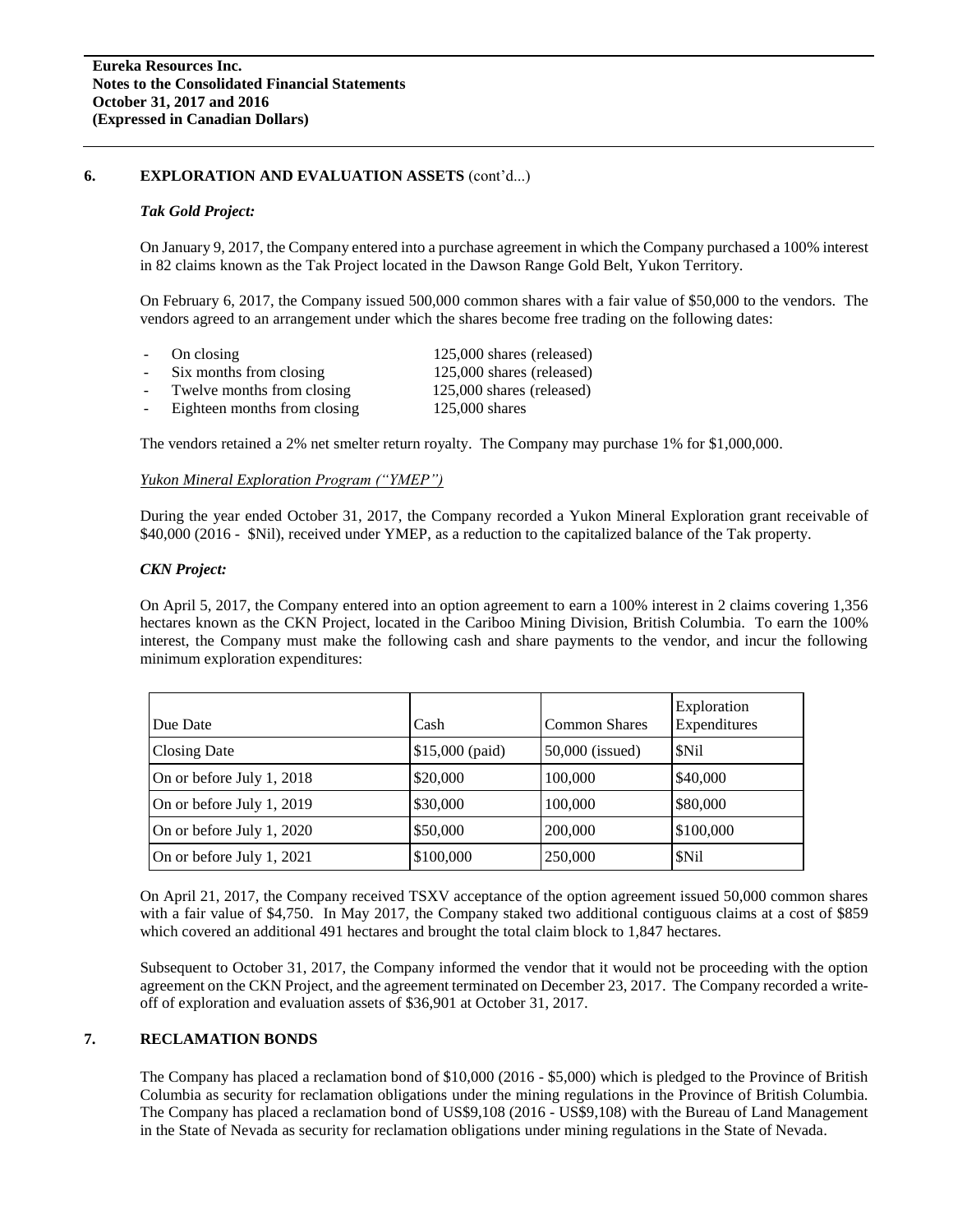# **8. CAPITAL MANAGEMENT**

The Company's objectives when managing capital are to safeguard the Company's ability to continue as a going concern, to pursue the exploration and evaluation of its mineral properties and to maintain a flexible capital structure for the benefit of all its stakeholders. The Company manages the capital structure and makes adjustments to it in light of changes in the economic conditions and the risk characteristics of the underlying assets. To maintain or adjust its capital structure, the Company may attempt to issue common shares, enter into joint venture arrangements, acquire or dispose of assets or alter the amount of cash on hand. The Company does not have any major capital expenditures committed during the next fiscal year. Management reviews its capital structure on a regular basis to ensure that the above-noted objectives are met. The Company anticipates future access to equity markets to fund continued exploration and evaluation of its mineral properties and the fund future growth of the business.

There were no changes in the Company's approach to capital management during the year ended October 31, 2017. The Company is not subject to externally imposed capital requirements.

# **9. SHARE CAPITAL**

a) Authorized:

Unlimited number of common shares without par value

b) Issued:

On October 31, 2017, there were  $45,712,402$  (2016 – 34,913,972) common shares issued and outstanding.

# *Year Ended October 31, 2017:*

#### *Private Placement*

On December 29, 2016, the Company issued 707,000 common shares pursuant to the private placement of 707,000 flow-through units at \$0.10 per unit for proceeds of \$70,700. As the unit price received for the flowthrough units was equivalent to the market price of the Company's common shares on the date of issuance, no premium was recorded on the flow-through units. Each unit contained one flow-through common share and onehalf of one share purchase warrant. Each full warrant entitled the holder to purchase an additional common share at \$0.15 per share until December 29, 2018. In connection with the private placement, the Company paid finder's fees of \$1,992 and issued 19,920 finder's warrants. Each finder's warrant entitled the holder to purchase one nonflow-through unit with the same terms as the private placement units at \$0.10 per unit until December 29, 2018.

The fair value of the finders' warrants issued was calculated as \$1,394 using the Black-Scholes Option Pricing Model using the weighted average assumptions below. Fair value is particularly impacted by stock price volatility, determined using historical price data for a term equivalent to the expected life of the warrant.

| Risk-free interest rate   | $0.94\%$ |
|---------------------------|----------|
| Expected life of warrants | 2 years  |
| Annualized volatility     | 145%     |
| Dividend rate             | 0%       |

All share purchase warrants issued, including those issued as finders' fees, are subject to an acceleration clause, which will cause the warrants, if unexercised, to expire on the date which is 30 days after the date that the volumeweighted average trading price of the Company's common shares on the TSXV exceeds \$0.25 per share over a period of ten consecutive trading days.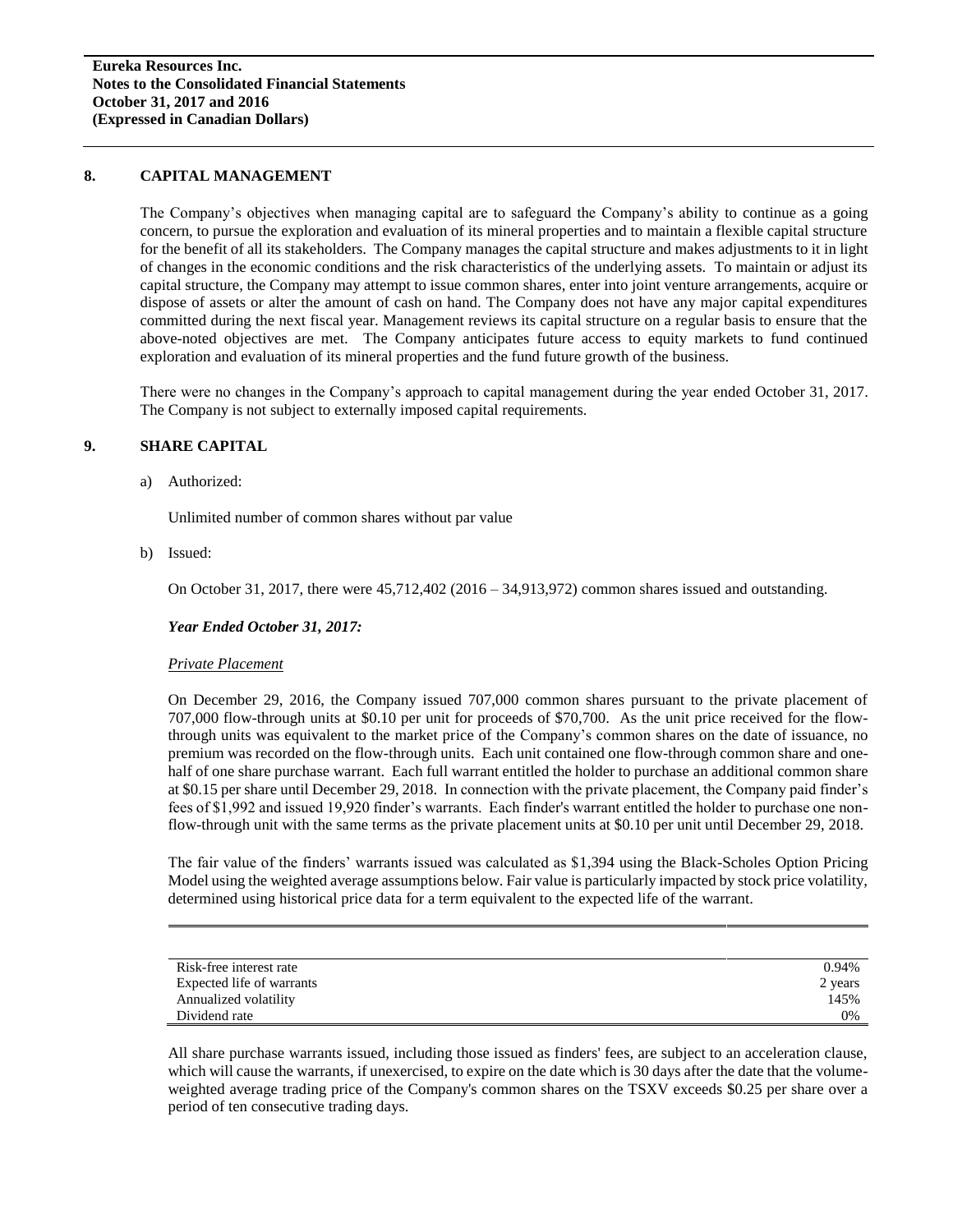b) Issued: (cont'd)

*Year Ended October 31, 2017: (cont'd)*

# *Private Placement*

On May 31, 2017, the Company issued 6,340,430 units (3,261,055 flow-through units at \$0.09 per unit and 3,079,375 non-flow-through units at \$0.08 per unit) for total proceeds of \$539,845. The Company allocated proceeds of \$32,611 to other income for the flow-through premium on the flow-through portion of the private placement. In addition, the Company allocated proceeds of \$63,404 to contributed surplus for the fair value of the warrants issued on the private placement using the residual method.

A portion of the proceeds from the flow-through units were held in trust and released as eligible expenditures were incurred. At October 31, 2017, there were funds held in trust of \$72,011 (2016 - \$Nil). These funds were classified as restricted cash on the consolidated statement of financial position. They were released subsequent to October 31, 2017.

Each flow-through unit consisted of one flow-through common share and one-half of one share purchase warrant. Each whole warrant entitled the holder to purchase an additional common share at \$0.15 per share until May 31, 2019. The proceeds from the issuance of the flow-through units were used for exploration of the Company's mineral properties in British Columbia and the Yukon Territory.

Each non-flow-through unit consisted of one common share and one-half of one share purchase warrant. Each whole warrant entitled the holder to purchase an additional common share at \$0.15 per share until May 31, 2019.

The Company paid finder's fees of \$30,675, 187,500 common shares with a fair value of \$13,125, 187,500 share purchase warrants and 13,332 finder's warrants.

Each share purchase warrant entitled the holder to purchase an additional common share at \$0.15 per share until May 31, 2019. Each finder's warrant entitled the holder to purchase a non-flow-through unit at \$0.09 per unit until May 31, 2019.

The fair value of the share purchase warrants issued was calculated as \$5,625 using the Black-Scholes Option Pricing Model using the weighted average assumptions below. Fair value is particularly impacted by stock price volatility, determined using historical price data for a term equivalent to the expected life of the warrant.

| Risk-free interest rate   | 0.88%   |
|---------------------------|---------|
| Expected life of warrants | 2 years |
| Annualized volatility     | 126%    |
| Dividend rate             | 0%      |

The fair value of the finders' warrants issued was calculated as \$533 using the Black-Scholes Option Pricing Model using the weighted average assumptions below. Fair value is particularly impacted by stock price volatility, determined using historical price data for a term equivalent to the expected life of the warrant.

| Risk-free interest rate   | 0.88%   |
|---------------------------|---------|
| Expected life of warrants | 2 years |
| Annualized volatility     | 126%    |
| Dividend rate             | 0%      |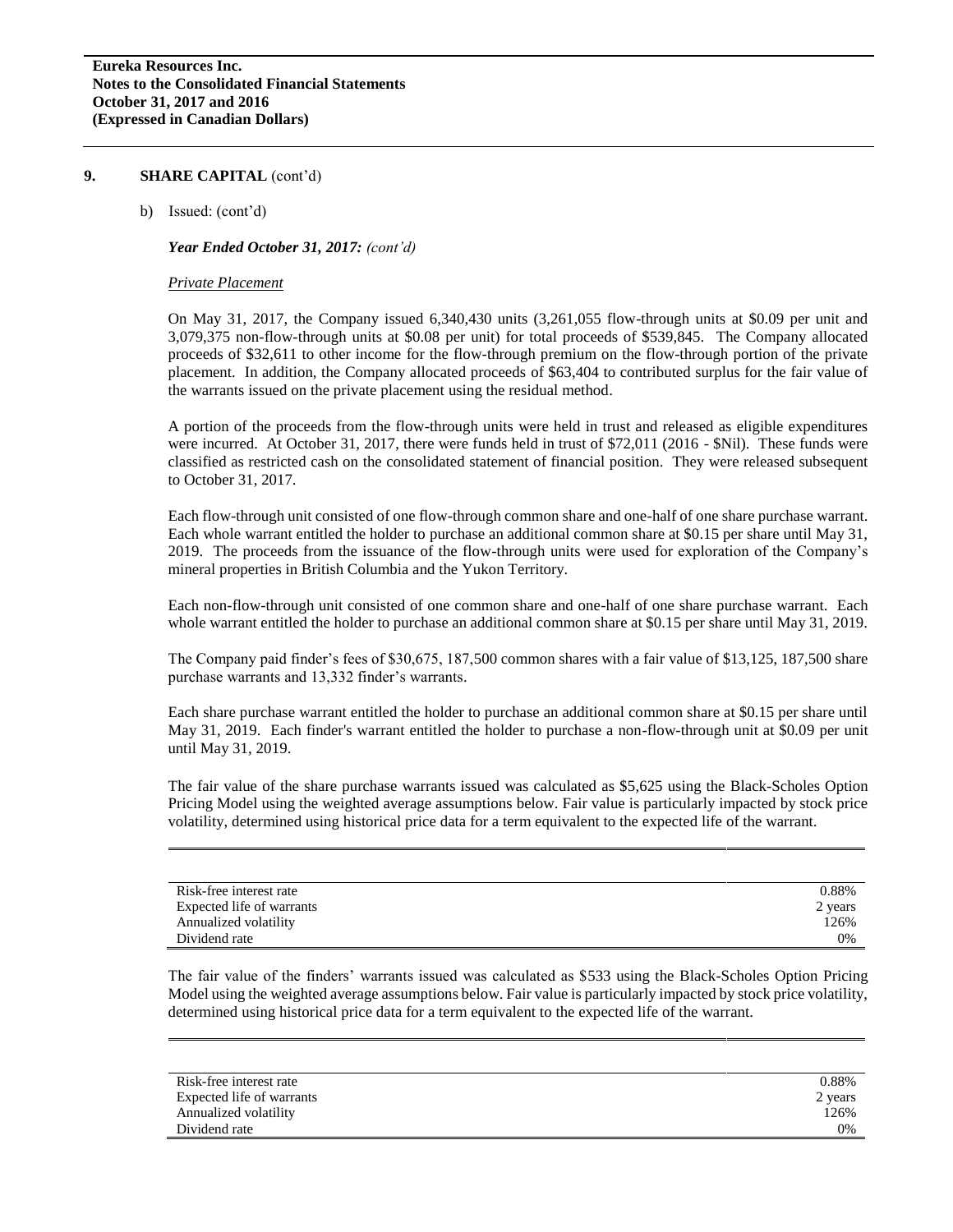b) Issued: (cont'd)

*Year Ended October 31, 2017: (cont'd)*

#### *Luxor Acquisition*

On January 3, 2017, the Company issued 2,625,000 common shares with a fair value of \$275,625 to acquire a 100% interest in the Luxor Project.

#### *Finder's Warrants Exercised*

On January 20, 2017, the Company issued 38,500 common shares and 38,500 warrants exercisable at \$0.125 per share until April 29, 2018 pursuant to the exercise of 38,500 finder's warrants at \$0.075 for proceeds of \$2,887.

#### *Tak Acquisition*

On February 6, 2017, the Company issued 500,000 common shares with a fair value of \$50,000 to acquire a 100% interest in the Tak Project.

# *CKN Option Payment*

On April 21, 2017, the Company issued 50,000 common shares with a fair value of \$4,750 as an option payment on the CKN Project.

#### *Gemini Prospect Fee*

On June 6, 2017, the Company issued 200,000 common shares with a fair value of \$11,000 as a prospecting fee on the Gemini Project.

# *Gold Creek Option Payment*

On July 5, 2017, the Company issued 150,000 common shares with a fair value of \$7,500 as an option payment on the Gold Creek Project.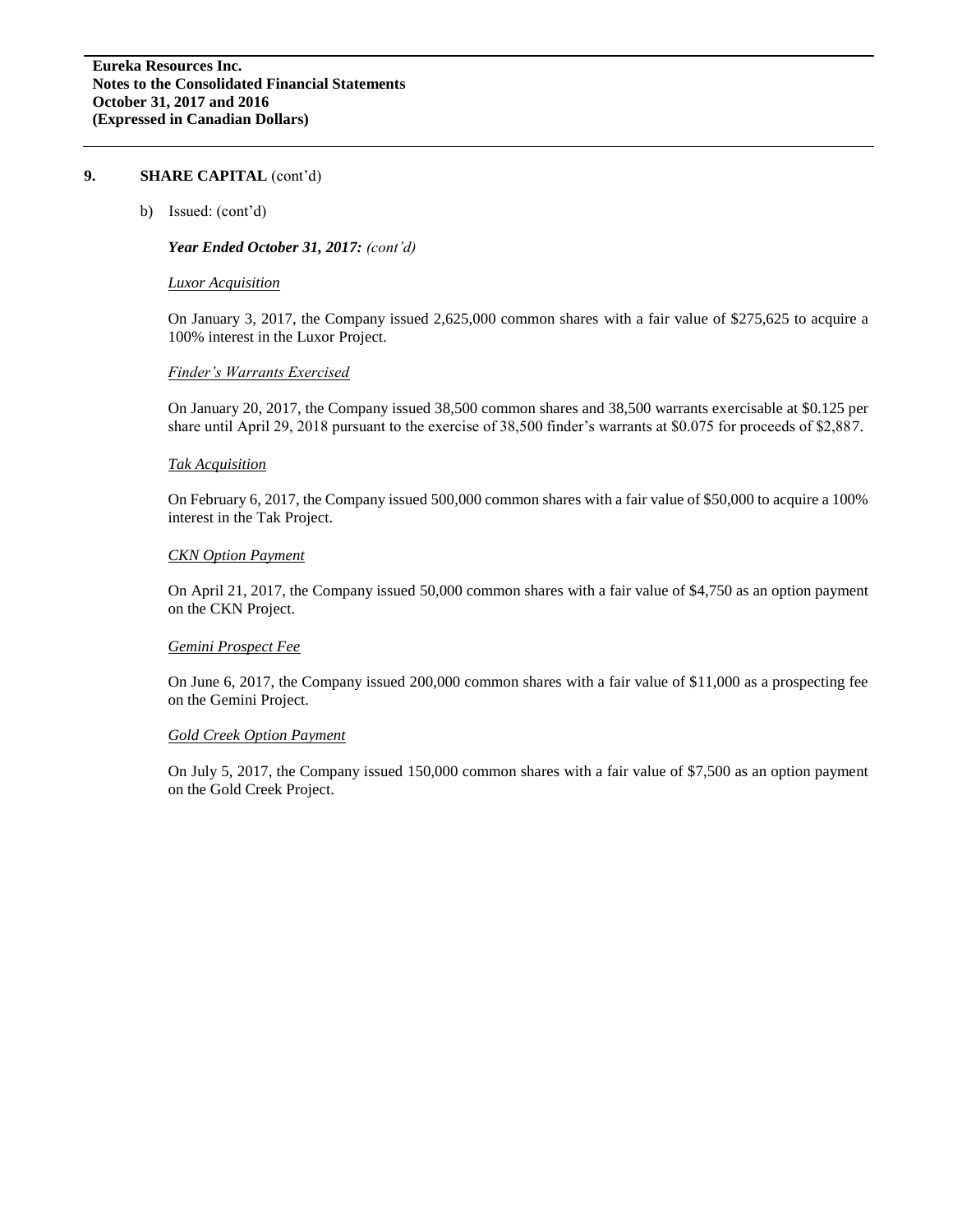b) Issued: (cont'd)

*Year Ended October 31, 2016:*

# *Incentive Warrant Program*

On December 31, 2015, the Company offered the holders of 4,000,000 share purchase warrants issued on June 10, 2015 (the "June Warrants") an incentive warrant to exercise their warrants early. Each June Warrant was exercisable to purchase one common share at \$0.05 per share until June 10, 2016 or at \$0.10 per share until June 10 2017. The Company would issue the holder of a June Warrant who exercises their June Warrant between January 4, 2016 and January 29, 2016 an incentive warrant for each June Warrant exercised. Each Incentive Warrant would entitle the holder to acquire an additional common share at \$0.075 per share until June 10, 2016, and thereafter at \$0.125 per share until June 10, 2020.

On January 29, 2016, the Company announced that incentive warrant program resulted in the exercise of 1,315,000 June Warrants for proceeds of \$65,750. The Company issued the holders who exercised their June Warrants an incentive warrant and a common share for each June Warrant exercised. The fair value of the incentive warrants of \$65,750 or \$0.05 per warrant was allocated to directly to equity. The fair value was determined using the Black Scholes option valuation model with the following assumptions:

| Risk-free interest rate   | 2.00%      |
|---------------------------|------------|
| Expected life of warrants | 4.38 years |
| Annualized volatility     | 180%       |
| Dividend rate             | $0\%$      |
|                           |            |

# *Shares for Debt*

On March 21, 2016, the Company issued 906,333 common shares at \$0.075 per share to settle outstanding debts of \$67,975. The shares were issued to seven creditors. Included in the totals were 566,333 common shares issued to related parties to settle debts totalling \$42,475 (Note 10).

# *Private Placements*

On April 29, 2016, the Company issued 2,693,666 common shares pursuant to the private placement of 2,693,666 units at \$0.075 per unit for gross proceeds of \$202,025. Each unit contained one common share and one warrant entitling the holder to purchase an additional common share at \$0.125 until April 29, 2018.

In connection with the private placement, the Company paid finder's fees of \$12,285, issued 163,800 finder's warrants. Each finder's warrant entitles the holder to purchase one unit with the same terms as the private placement units at \$0.075 until April 29, 2018.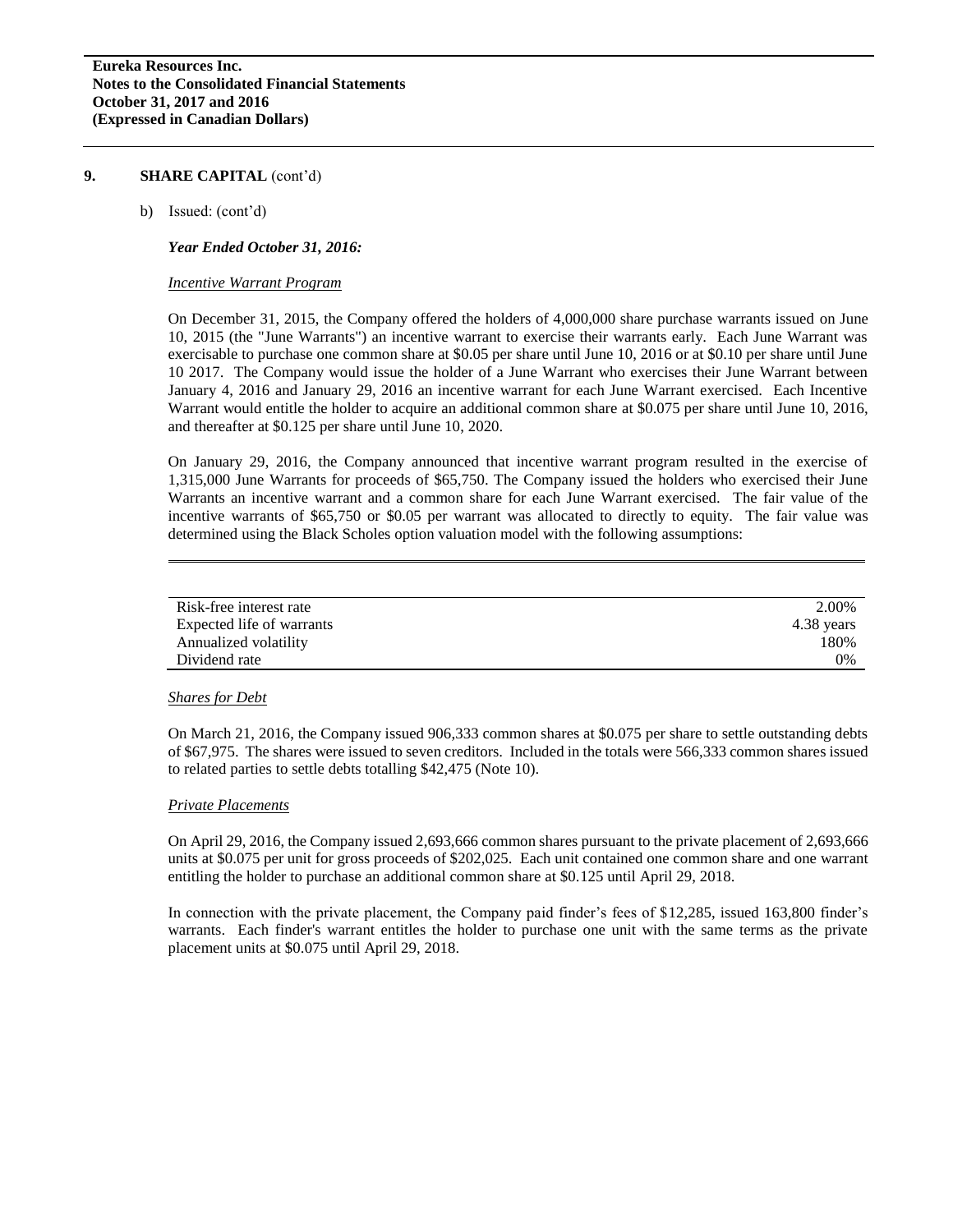# b) Issued: (cont'd)

*Year Ended October 31, 2016: (cont'd)*

The fair value of the finders' warrants issued was calculated as \$16,380 using the Black-Scholes Option Pricing Model using the weighted average assumptions below. Fair value is particularly impacted by stock price volatility, determined using historical price data for a term equivalent to the expected life of the warrant.

| Risk-free interest rate   | 1%      |
|---------------------------|---------|
| Expected life of warrants | 2 years |
| Annualized volatility     | 157%    |
| Dividend rate             | 0%      |

On May 6, 2016, the Company issued 2,033,334 common shares pursuant to the private placement of 2,033,334 units at \$0.075 per unit for gross proceeds of \$152,500. Each unit contained one common share and one warrant entitling the holder to purchase an additional common share at \$0.125 until May 6, 2018.

In connection with the private placement, the Company paid finder's fees of \$6,475, issued 86,333 finder's warrants. Each finder's warrant entitles the holder to purchase one unit with the same terms as the private placement units at \$0.075 until May 6, 2018.

The fair value of the finders' warrants issued was calculated as \$8,633 using the Black-Scholes Option Pricing Model using the weighted average assumptions below. Fair value is particularly impacted by stock price volatility, determined using historical price data for a term equivalent to the expected life of the warrant.

| Risk-free interest rate   | 1%      |
|---------------------------|---------|
| Expected life of warrants | 2 years |
| Annualized volatility     | 150%    |
| Dividend rate             | 0%      |

On September 9, 2016, the Company issued 1,050,000 common shares pursuant to the private placement of 1,050,000 units at \$0.14 per unit for gross proceeds of \$147,000. Each unit contained one common share and one-half of one share purchase warrant. Each full warrant entitled the holder to purchase an additional common share at \$0.20 until September 9, 2018.

In connection with the private placement, the Company paid finder's fees of \$1,260, issued 9,000 finder's warrants. Each finder's warrant entitles the holder to purchase one unit with the same terms as the private placement units at \$0.14 until September 9, 2018.

The fair value of the finders' warrants issued was calculated as \$720 using the Black-Scholes Option Pricing Model using the weighted average assumptions below. Fair value is particularly impacted by stock price volatility, determined using historical price data for a term equivalent to the expected life of the warrant.

| Risk-free interest rate   | 1%      |
|---------------------------|---------|
| Expected life of warrants | 2 years |
| Annualized volatility     | 142%    |
| Dividend rate             | 0%      |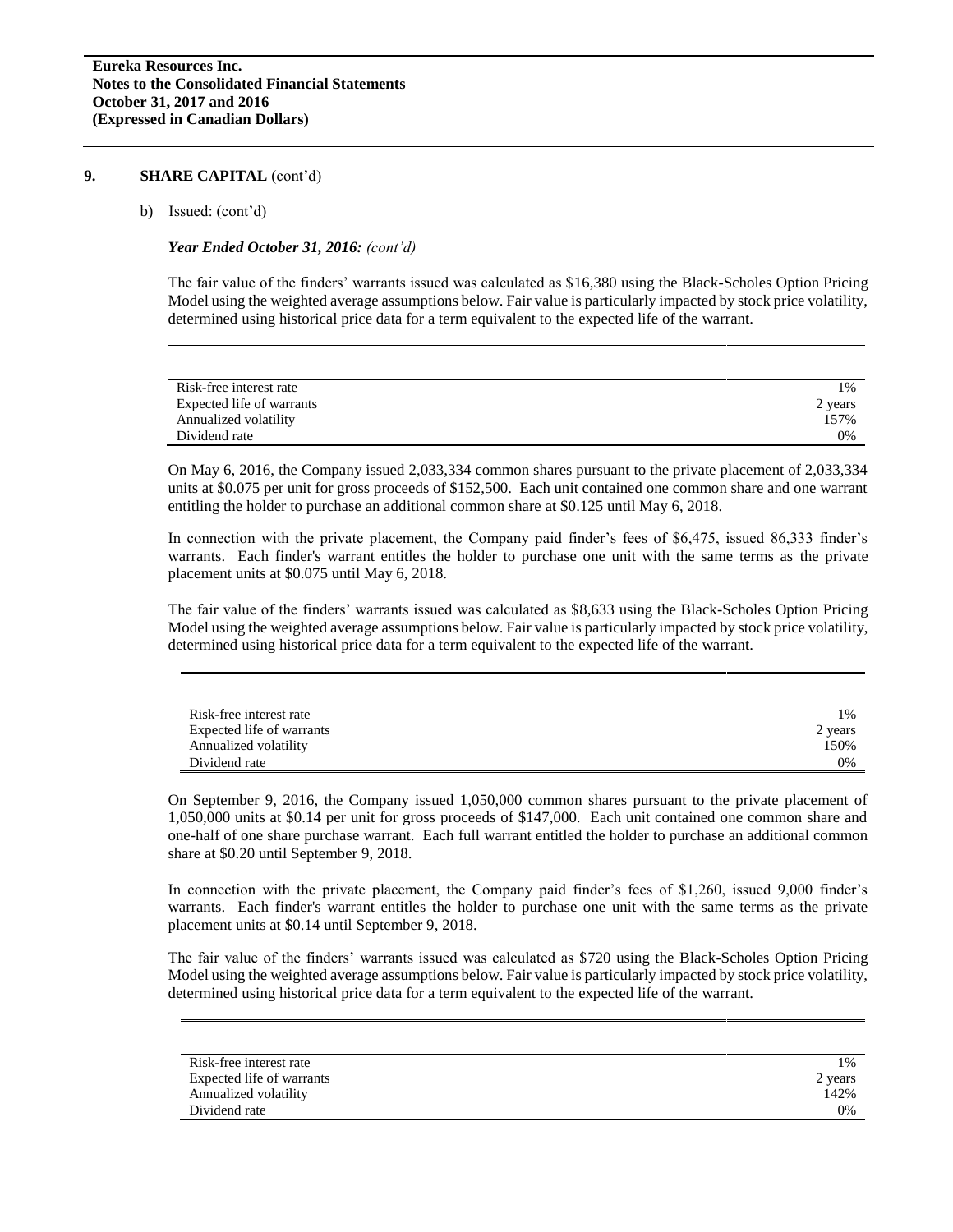b)Issued: (cont'd)

*Year Ended October 31, 2016: (cont'd)*

On October 20, 2016, the Company issued 1,325,000 common shares pursuant to the private placement of 1,325,000 units at \$0.10 per unit for gross proceeds of \$132,500. Each unit contained one common share and one-half of one share purchase warrant. Each full warrant entitled the holder to purchase an additional common share at \$0.15 until October 20, 2018.

In connection with the private placement, the Company paid finder's fees of \$4,200, issued 42,000 finder's warrants. Each finder's warrant entitles the holder to purchase one unit with the same terms as the private placement units at \$0.10 until October 20, 2018.

The fair value of the finders' warrants issued was calculated as \$4,200 using the Black-Scholes Option Pricing Model using the weighted average assumptions below. Fair value is particularly impacted by stock price volatility, determined using historical price data for a term equivalent to the expected life of the warrant.

| Risk-free interest rate   | 0.94%   |
|---------------------------|---------|
| Expected life of warrants | 2 years |
| Annualized volatility     | 147%    |
| Dividend rate             | $0\%$   |

On October 26, 2016, the Company issued 2,175,000 common shares pursuant to the private placement of 2,175,000 units at \$0.10 per unit for gross proceeds of \$217,500. Each unit contained one common share and one-half of one share purchase warrant. Each full warrant entitled the holder to purchase an additional common share at \$0.15 until October 26, 2018.

In connection with the private placement, the Company paid finder's fees of \$6,432, issued 64,320 finder's warrants. Each finder's warrant entitles the holder to purchase one unit with the same terms as the private placement units at \$0.10 until October 26, 2018.

The fair value of the finders' warrants issued was calculated as \$6,432 using the Black-Scholes Option Pricing Model using the weighted average assumptions below. Fair value is particularly impacted by stock price volatility, determined using historical price data for a term equivalent to the expected life of the warrant.

| Risk-free interest rate   | 0.94%   |
|---------------------------|---------|
| Expected life of warrants | 2 years |
| Annualized volatility     | 147%    |
| Dividend rate             | $0\%$   |

All the share purchase warrants issued in conjunction with the above private placements, including those issued as finders' fees, are subject to acceleration clauses, which will cause the warrants, if unexercised, to expire on the date which is 30 days after the date that the volume-weighted average trading price of the Company's common shares on the TSXV exceeds \$0.25 per share for certain warrants and \$0.35 per share for others over a period of ten consecutive trading days.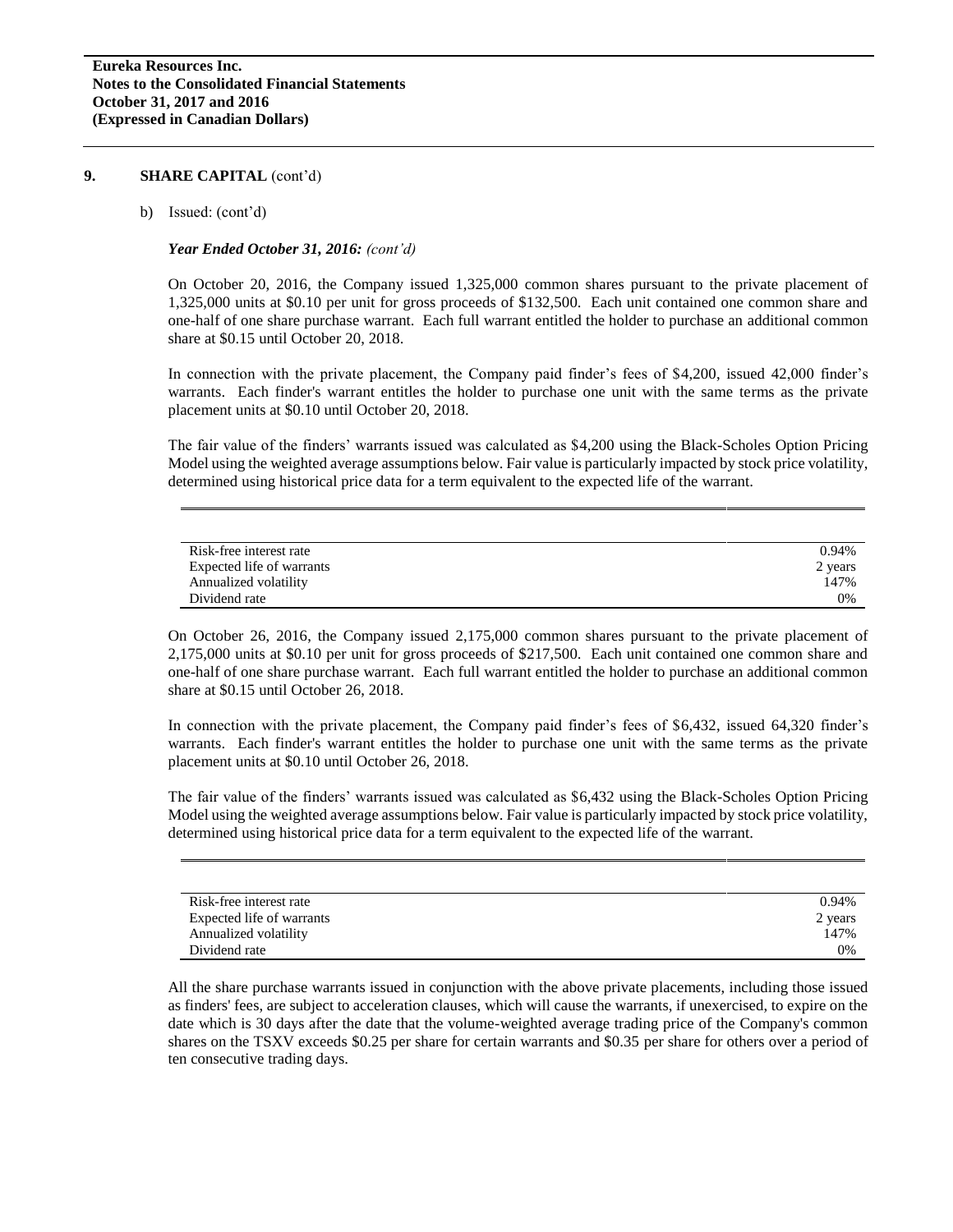b)Issued: (cont'd)

*Year Ended October 31, 2016: (cont'd)*

#### *Gemini – Prospect Fee*

On June 6, 2016, the Company issued 300,000 common shares at a value of \$28,500 to Nevada Sunrise as a prospect fee on the Gemini Lithium Project (Note 6).

#### *Warrants Exercised*

During the year ended October 31, 2016, the Company issued 3,300,000 common shares at \$0.05 per share for proceeds of \$165,000 pursuant to the exercise of 3,300,000 share purchase warrants.

During the year ended October 31, 2016, the Company issued 100,000 common shares at \$0.075 per share for proceeds of \$7,500 pursuant to the exercise of 100,000 share purchase warrants.

#### *Finder's Warrants Exercised*

During the year ended October 31, 2016, the Company issued 8,400 common shares and 8,400 warrants exercisable at \$0.125 per share until April 29, 2018 pursuant to the exercise of 8,400 finder's warrants at \$0.075 for proceeds of \$630.

#### c) Stock Options:

The Company has a Stock Option Plan ("the Plan") under which it is authorized to grant options to directors, officers, consultants or employees of the Company. The number of options that may be granted under the Plan is limited to 10% of the number of issued and outstanding common shares of the Company at the date of grant. The exercise price of options granted under the Plan may not be less than the market value of the Company's common shares on the date of grant. Options granted under the Plan have a maximum life of five years and vest on the date of grant, over a period determined by management, or over a period mandated by TSX-V policy.

A summary of stock option activity for the years ended October 31, 2017 and 2016 is as follows:

|                                       | Number of Options | Weighted Average<br><b>Exercise Price</b> |
|---------------------------------------|-------------------|-------------------------------------------|
| Outstanding options, October 31, 2015 | 1,400,000         | \$0.10                                    |
| <b>Issued</b>                         | 900,000           | \$0.10                                    |
| Outstanding options, October 31, 2016 | 2,300,000         | \$0.10                                    |
| <b>Issued</b>                         | 1,150,000         | \$0.12                                    |
| Cancelled                             | (350,000)         | \$0.11                                    |
| Outstanding options, October 31, 2017 | 3,100,000         | \$0.11                                    |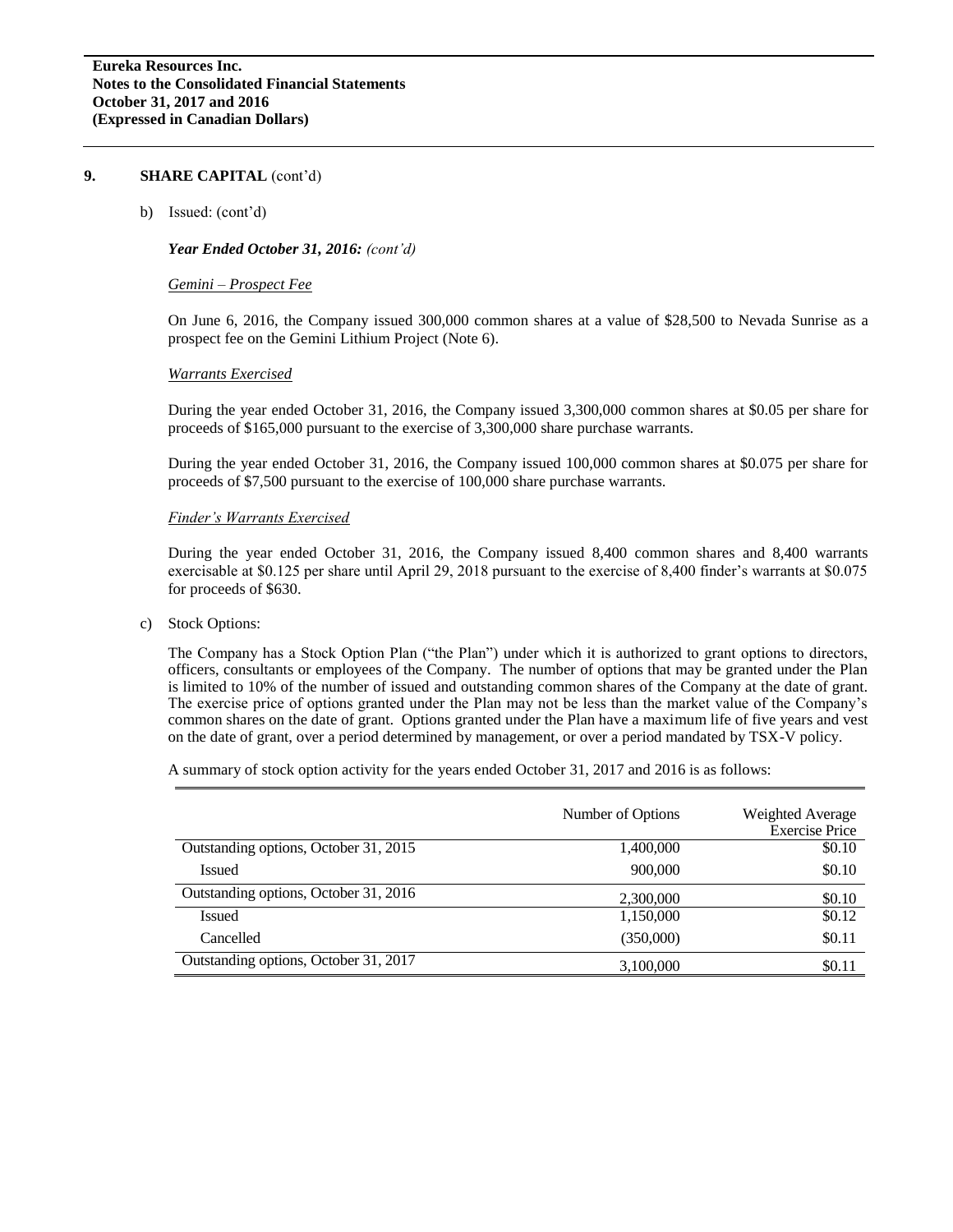Stock Options: (cont'd)

On June 27, 2016, the Company granted 900,000 stock options to directors, officers and consultants of the Company. The options entitle the holders to purchase one common share for each option held at \$0.10 until June 27, 2021. The fair value of the stock options of \$81,000 or \$0.09 per option was determined using the Black Scholes option valuation model.

On January 16, 2017, the Company granted 950,000 stock options to directors, officers and consultants of the Company. The options entitle the holders to purchase one common share for each option held at \$0.13 until January 16, 2022. The fair value of the stock options of \$114,000 or \$0.12 per option was determined using the Black Scholes option valuation model.

On April 28, 2017, the Company granted 200,000 stock options to a director of the Company. The options entitle the holder to purchase one common share for each option held at \$0.10 until April 28, 2022. The fair value of the stock options of \$16,000 or \$0.08 per option was determined using the Black Scholes option valuation model.

Share-based compensation expense was determined using the following weighted average assumptions:

|                           | Year ended       | Year ended       |  |  |
|---------------------------|------------------|------------------|--|--|
|                           | October 31, 2017 | October 31, 2016 |  |  |
| Risk-free interest rate   | 1.39%            | 1.38%            |  |  |
| Expected life of options  | 5 years          | 5 years          |  |  |
| Annualized volatility     | 169%             | 171%             |  |  |
| Dividend rate             | $0\%$            | 0%               |  |  |
| Forfeiture rate           | 0%               | 0%               |  |  |
| Share price on grant date | 0.12<br>S.       | 0.095            |  |  |

At October 31, 2017, there were 3,100,000 stock options outstanding entitling the holders thereof the right to purchase one common share for each option held as follows:

| Number of options<br>outstanding and exercisable | <b>Exercise Price</b> | <b>Expiry Date</b> |
|--------------------------------------------------|-----------------------|--------------------|
| 1,200,000                                        | \$0.10                | June 23, 2020      |
| 800,000                                          | \$0.10                | June 27, 2021      |
| 900,000                                          | \$0.13                | January 16, 2022   |
| 200,000                                          | \$0.10                | April 28, 2022     |
| 3,100,000                                        |                       |                    |

At October 31, 2017, the stock options had a weighted average remaining life of 3.48 years.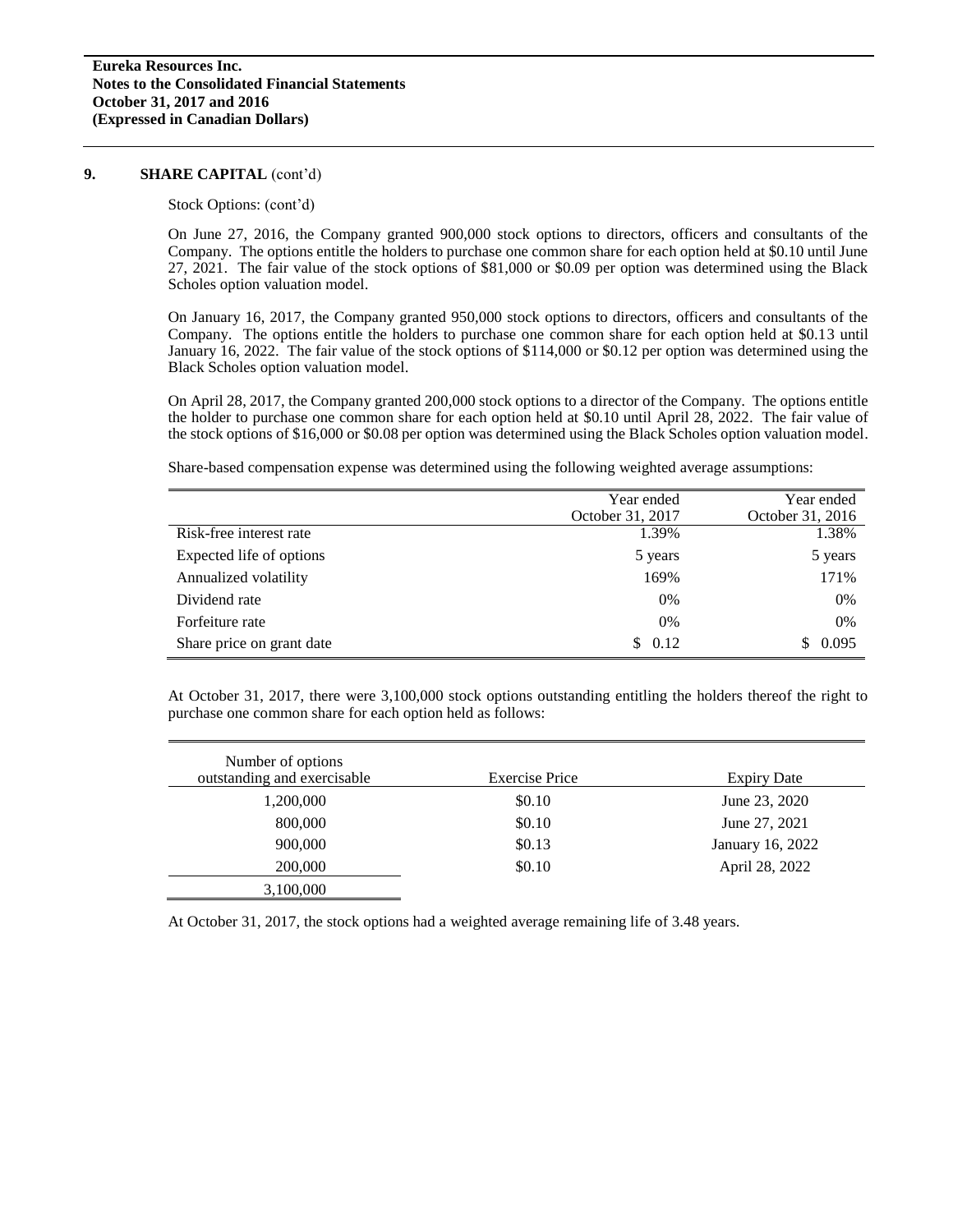# d) Share Purchase Warrants:

A summary of share purchase warrant activity for the years ended October 31, 2017 and 2016 is as follows:

|                                         | Year Ended       |    | Year Ended       |             |          |          |
|-----------------------------------------|------------------|----|------------------|-------------|----------|----------|
|                                         | October 31, 2017 |    | October 31, 2016 |             |          |          |
|                                         |                  |    | Weighted         |             | Weighted |          |
|                                         |                  |    | average          |             |          | average  |
|                                         | Number of        |    | exercise         | Number of   |          | exercise |
|                                         | warrants         |    | price            | warrants    |          | price    |
| Warrants outstanding, beginning of year | 9.900.400        | \$ | 0.12             | 4.975,000   | \$       | 0.06     |
| Warrants exercised                      |                  |    |                  | (3,400,000) | \$       | 0.05     |
| Warrants issued                         | 3,749,715        | \$ | 0.15             | 8,325,400   | \$       | 0.13     |
| Warrants expired                        | (1,675,000)      | \$ | 0.11             |             |          |          |
| Warrants outstanding, end of year       | 11,975,115       | \$ | 0.14             | 9.900.400   | \$       | 0.12     |

At October 31, 2017, there were 11,975,115 share purchase warrants outstanding entitling the holders thereof the right to purchase one common share for each warrant held as follows:

| Number of warrants |                       |                    |
|--------------------|-----------------------|--------------------|
| outstanding        | <b>Exercise Price</b> | <b>Expiry Date</b> |
| 1,215,000          | \$0.125               | June 10, 2020      |
| 2,740,566          | \$0.125               | April 29, 2018     |
| 2,033,334          | \$0.125               | May 6, 2018        |
| 525,000            | \$0.20                | September 9, 2018  |
| 662,500            | \$0.15                | October 20, 2018   |
| 1,087,500          | \$0.15                | October 26, 2018   |
| 353,500            | \$0.15                | December 29, 2018  |
| 3,357,715          | \$0.15                | May 31, 2019       |
| 11,975,115         |                       |                    |

At October 31, 2017, the weighted average remaining life of the outstanding warrants is 1.12 years.

# e) Finders Warrants:

A summary of finders warrant activity for the years ended October 31, 2017 and 2016 is as follows:

|                                            | Year Ended       |          | Year Ended |                  |    |          |
|--------------------------------------------|------------------|----------|------------|------------------|----|----------|
|                                            | October 31, 2017 |          |            | October 31, 2016 |    |          |
|                                            |                  | Weighted |            |                  |    | Weighted |
|                                            |                  |          | average    |                  |    | average  |
|                                            | Number of        | exercise |            | Number of        |    | exercise |
|                                            | warrants         |          | price      | warrants         |    | price    |
| Finders warrants outstanding, beginning of |                  |          |            |                  |    |          |
| year                                       | 357,053          | \$       | 0.08       |                  | \$ |          |
| Finders warrants exercised                 | (38,500)         | \$       | 0.075      | (8,400)          | \$ | 0.075    |
| Finders warrants issued                    | 33,252           | \$       | 0.10       | 365,453          | \$ | 0.08     |
| Finders warrants outstanding, end of year  | 351,805          | \$       | 0.09       | 357,053          | \$ | 0.08     |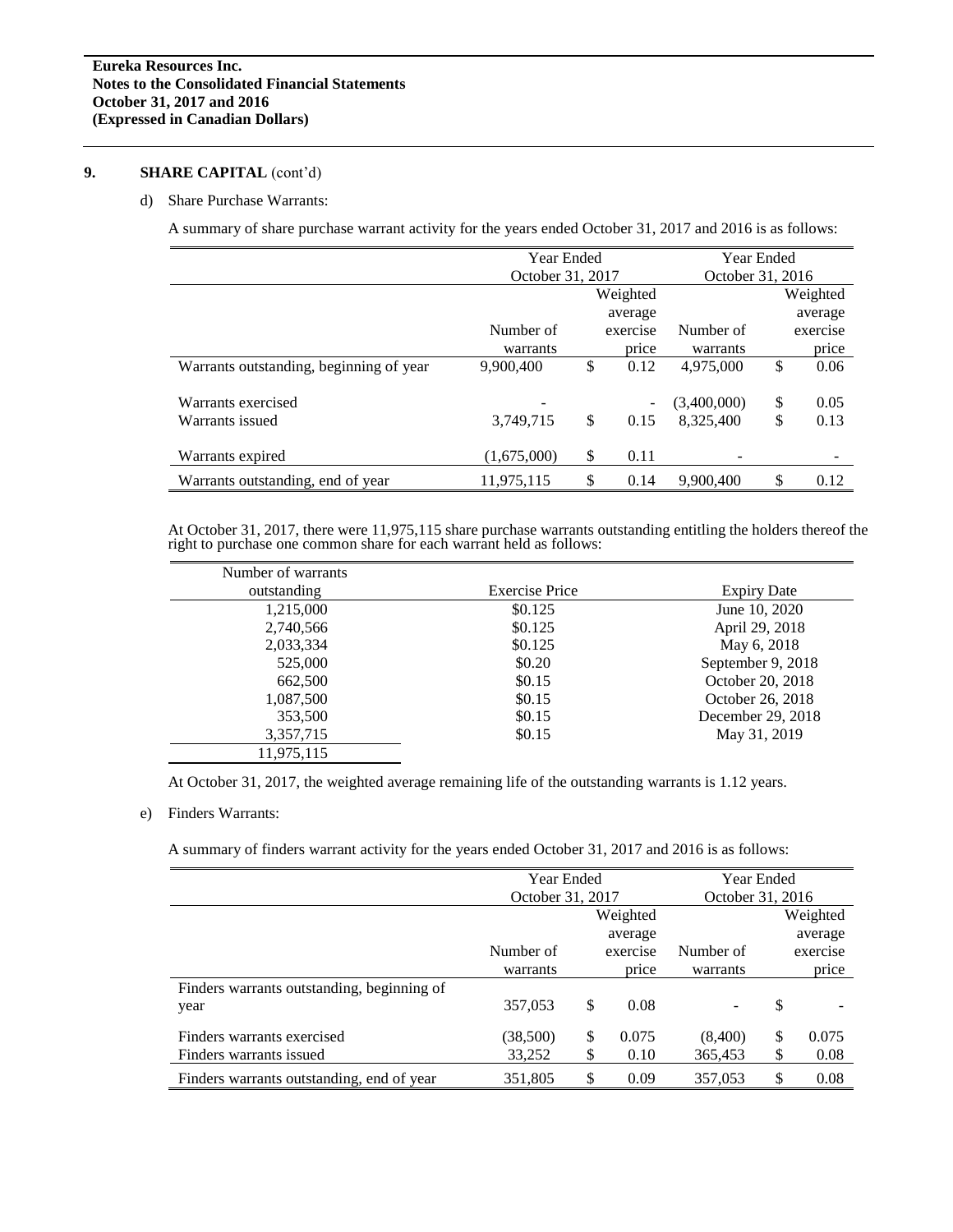# e) Finders Warrants: (cont'd)

At October 31, 2017, there were 351,805 finder's warrants outstanding entitling the holders thereof the right to purchase one unit with the same terms as the private placement to which they relate as follows:

| outstanding | <b>Exercise Price</b> | <b>Expiry Date</b> |
|-------------|-----------------------|--------------------|
| 116,900     | \$0.075               | April 29, 2018     |
| 86,333      | \$0.075               | May 6, 2018        |
| 9.000       | \$0.14                | September 9, 2018  |
| 42,000      | \$0.10                | October 20, 2018   |
| 64.320      | \$0.10                | October 26, 2018   |
| 19.920      | \$0.10                | December 29, 2018  |
| 13,332      | \$0.09                | May 31, 2019       |
| 351,805     |                       |                    |

At October 31, 2017, the finder's warrants had a weighted average remaining life of 0.73 years.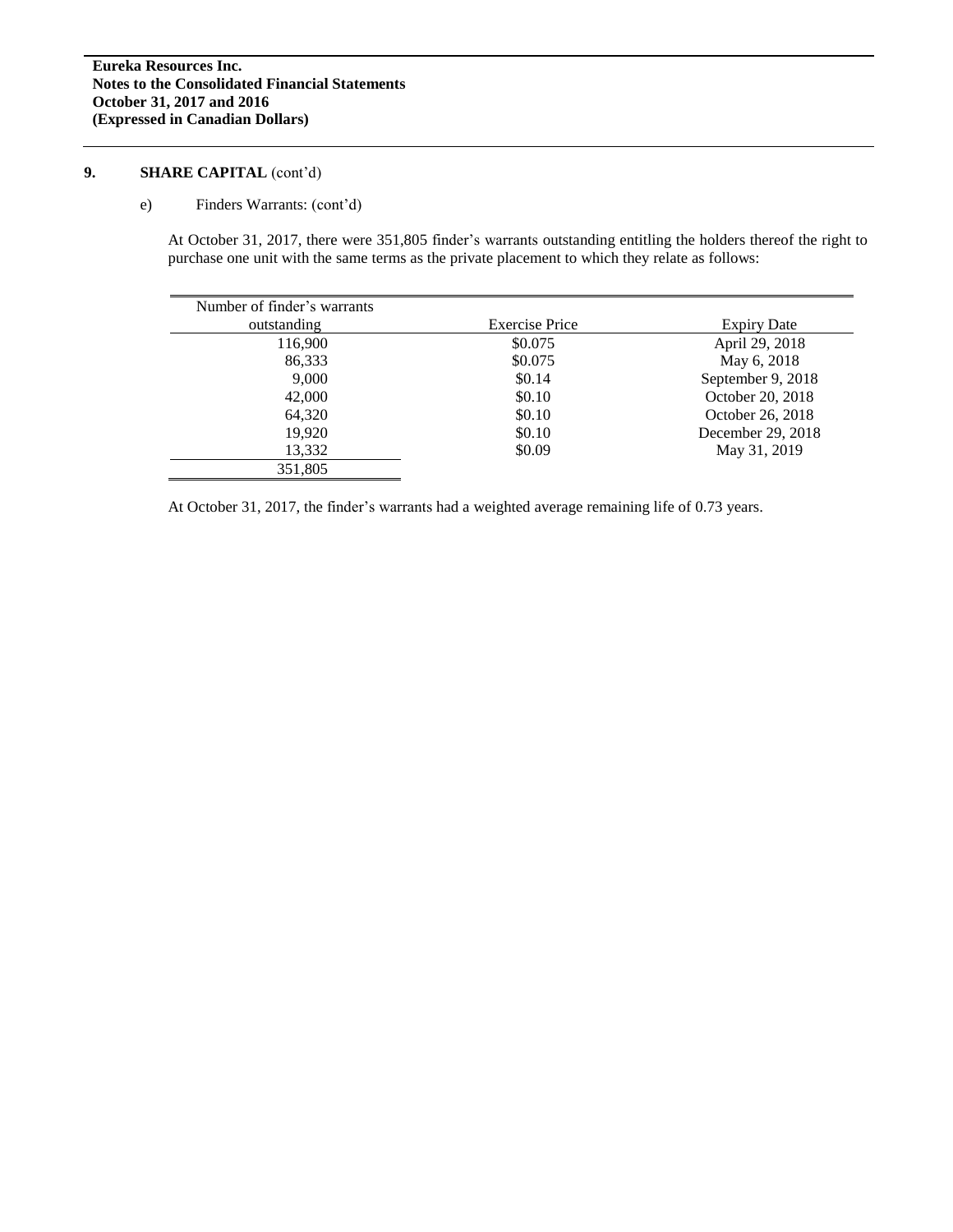# **10. RELATED PARTY TRANSACTIONS**

During the years ended October 31, 2017 and 2016, the Company incurred the following charges by directors of the Company and by companies with directors and officers in common with the Company.

|                                                       | 2017         |   | 2016    |
|-------------------------------------------------------|--------------|---|---------|
|                                                       |              |   |         |
| Accounting fees                                       | \$<br>37,000 | S | 28,000  |
| Consulting fees                                       | 32,500       |   | 16,400  |
| Exploration and evaluation assets – acquisition costs | 11,000       |   | 28,500  |
| Exploration and evaluation assets – exploration costs | 402,722      |   | 26,903  |
| Management fees                                       | 72,000       |   | 50,000  |
| Rent                                                  |              |   | 2,250   |
| Share-based compensation                              | 88,000       |   | 54,000  |
|                                                       | 643.222      |   | 206,053 |

# *Key Management Compensation:*

During the years ended October 31, 2017 and 2016, the Company incurred the following key management compensation charges. Key management includes the Company's directors and executive officers.

|                                                       | 2017    |   | 2016    |
|-------------------------------------------------------|---------|---|---------|
| Accounting fees                                       | 37,000  | S | 28,000  |
| Consulting fees                                       | 32,500  |   | 16,400  |
| Exploration and evaluation assets – exploration costs | 402,722 |   | 26,903  |
| Management fees                                       | 72,000  |   | 50,000  |
| Share-based compensation                              | 88,000  |   | 54,000  |
|                                                       | 632.222 |   | 175,303 |

At October 31, 2017, due to related parties includes \$290,397 (October 31, 2016 - \$395) payable to directors of the Company and to companies with directors and officers in common with the Company for fees and expenses.

Amounts due to related parties are unsecured, non-interest bearing and have no fixed terms of repayment.

During the year ended October 31, 2016, certain directors and officers settled a total of \$42,475 in debt, in exchange for 566,333 common shares, with a fair value of \$0.075 per share.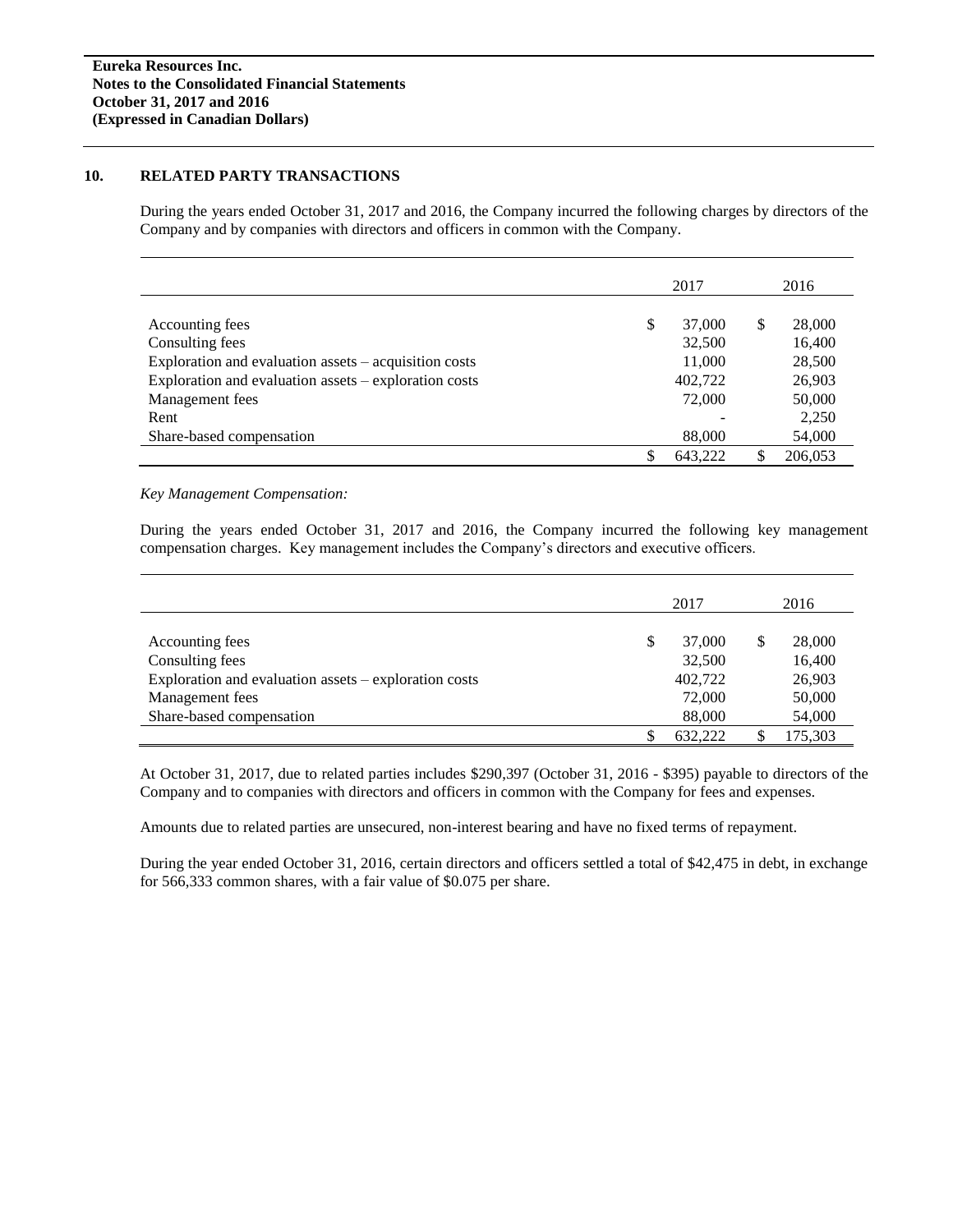# **11. SEGMENTED INFORMATION**

# *Operating Segment*

The Company operates in one industry, being the acquisition, exploration and evaluation of mineral properties.

# *Geographic Segments*

The Company's non-current assets are located in the following countries:

|                                   | October 31, 2017 |               |  |         |       |           |
|-----------------------------------|------------------|---------------|--|---------|-------|-----------|
|                                   |                  | USA<br>Canada |  |         | Total |           |
| <b>Reclamation bonds</b>          |                  | 10,000        |  | 11.718  |       | 21,718    |
| Exploration and evaluation assets |                  | 973,990       |  | 194.174 |       | 1,168,164 |
|                                   |                  | 983.990       |  | 205.892 |       | ,189,882  |

|                                   | October 31, 2016 |         |  |         |  |         |
|-----------------------------------|------------------|---------|--|---------|--|---------|
|                                   | JS A<br>Canada   |         |  | Total   |  |         |
| Reclamation bonds                 |                  | 5,000   |  | 12.212  |  | 17,212  |
| Exploration and evaluation assets |                  | 122.882 |  | 161.039 |  | 283,921 |
|                                   |                  | 127.882 |  | 173.251 |  | 301.133 |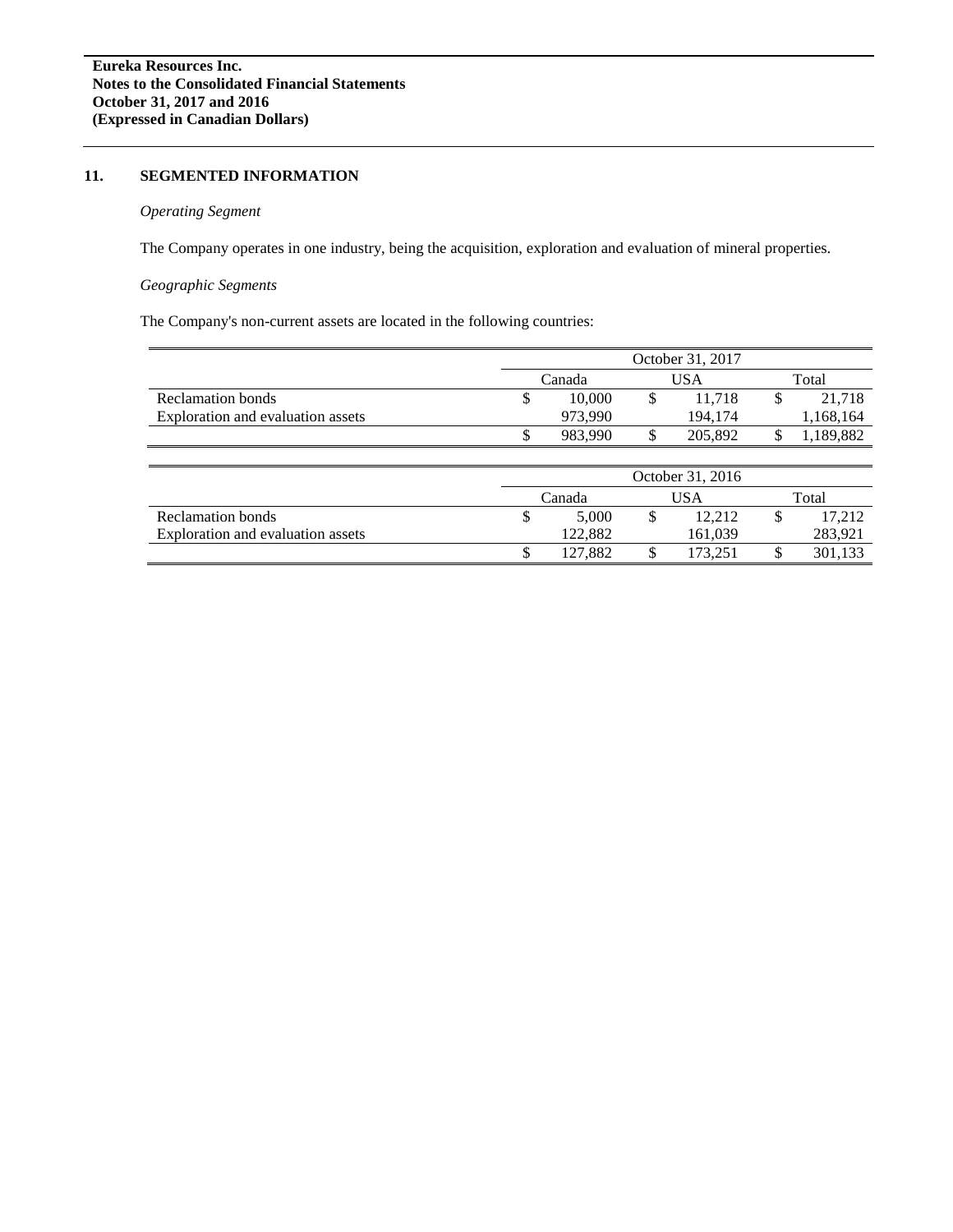# **12. NON-CASH TRANSACTIONS**

Investing and financing activities that do not have a direct impact on current cash flows are excluded from the statements of cash flows. The following transactions were excluded from the statements of cash flows:

# *During the Year Ended October 31, 2017:*

- the Company issued a total of 33,252 finder's warrants with a total fair value of \$1,927 pursuant to a finder's fee agreements on private placements.
- the Company issued 187,500 share purchase warrants with a fair value of \$5,625 pursuant to a finder's fee agreement on a private placement.
- the Company issued 187,500 common shares with a fair value of \$13,125 pursuant to a finder's fee agreement on a private placement.
- the Company reclassified \$3,851 from reserves to share capital on the exercise of 38,500 finder's warrants.
- the Company issued 3,325,000 common shares with a fair value of \$337,875 to acquire the exploration and evaluation assets.
- the Company issued 200,000 common shares with a fair value of \$11,000 to Nevada Sunrise as a prospect fee on the Gemini Lithium Project.
- the Company had exploration and evaluation costs of \$3,012 in accounts payable and accrued liabilities.
- the Company had exploration and evaluation costs of \$182,599 in due to related parties.
- The Company recognized \$63,404 for the fair value of warrants issued in a private placement as a reclassification between share capital and reserves.
- The Company recognized \$32,611 for a flow-through premium liability as a reclassification between share capital and accrued liabilities.

# *During the Year Ended October 31, 2016:*

- the Company recorded a BCMETC receivable of \$22,755 against exploration and evaluation assets.
- the Company issued 906,333 common shares for accounts payable and accrued liabilities of \$25,500 due to related parties of \$42,475.
- the Company issued a total of 365,453 finder's warrants with a total fair value of \$36,365 pursuant to finder's fee agreements on private placements.
- the Company reclassified \$840 from reserves to share capital on the exercise of 8,400 finder's warrants.
- the Company issued 300,000 common shares with a fair value of \$28,500 to Nevada Sunrise as a prospect fee on the Gemini Property.
- the Company received 250,000 common shares with a fair value of \$25,000 to from Canarc as an option payment on the FG Property.
- the Company recognized \$65,750 as the fair value of incentive warrants issued as a reclassification between share capital and reserves.